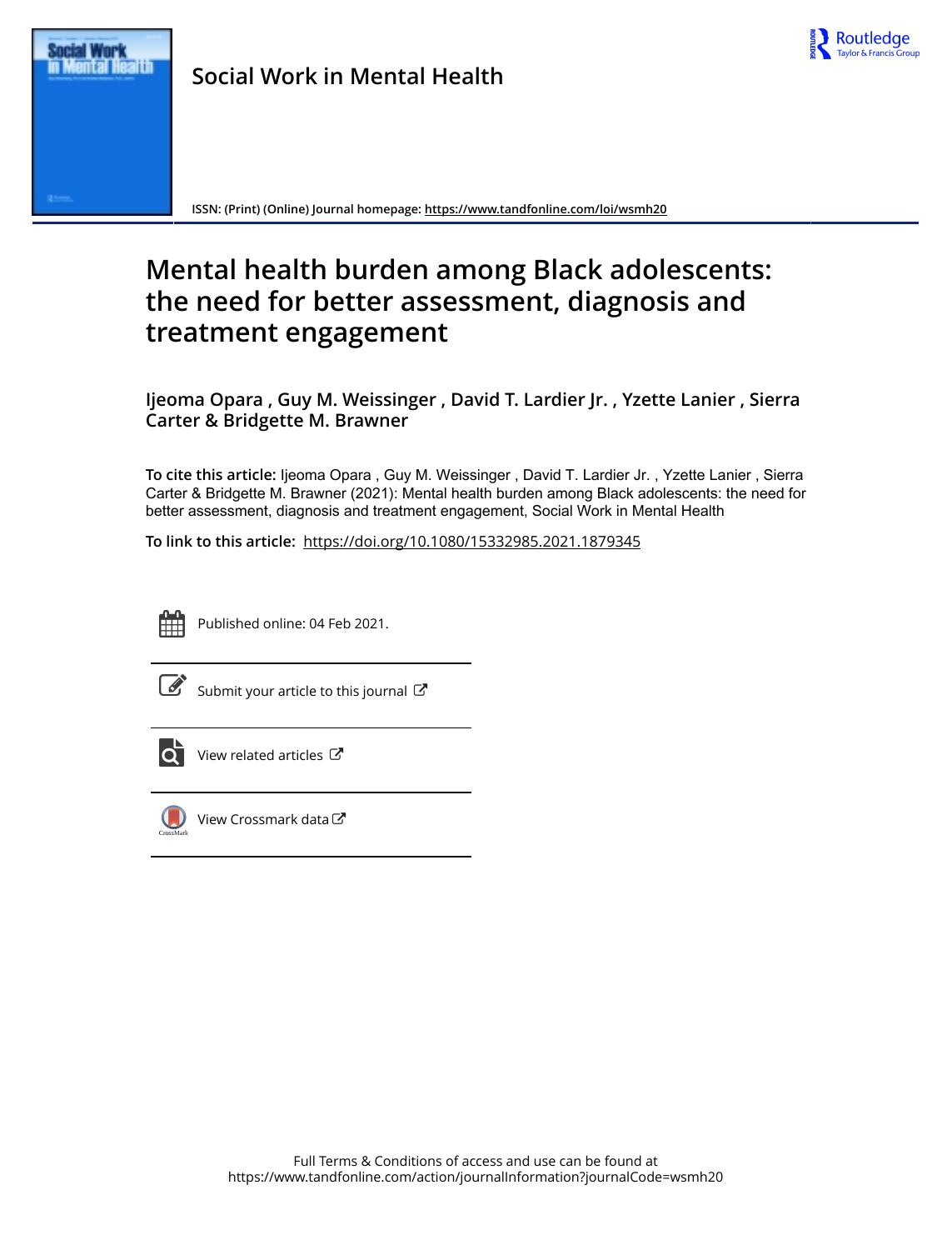

Check for updates

# **Mental health burden among Black adolescents: the need for better assessment, diagnosis and treatment engagement**

ljeom[a](#page-1-0) Opara PhD, LMSW, MPH<sup>a</sup>, Guy M. Weissinger PhD MPhil RN<sup>b</sup>, [D](http://orcid.org/0000-0002-7236-2049)avid T. Lardier Jr. PhD D<sup>[c](#page-1-1)</sup>, Yz[e](#page-1-3)tte Lanier PhD<sup>d</sup>, Sierra Carter PhD<sup>e</sup>, and Bridgette M. Brawner PhD MDiv APR[N](http://orcid.org/0000-0003-2707-3210) **D**<sup>[b](#page-1-0)</sup>

<span id="page-1-3"></span><span id="page-1-2"></span><span id="page-1-1"></span><span id="page-1-0"></span><sup>a</sup>School of Social Welfare, Stony Brook University, Stony Brook, United States; bSchool of Nursing, University of Pennsylvania, Philadelphia, United States; <sup>c</sup>Department of Individual, Family, and Community Education, University of New Mexico, Albuquerque, United States; dDepartment of Psychology, New York University, New York, United States; <sup>e</sup>School of Nursing, Georgia State University, Atlanta, United States

#### **ABSTRACT**

This study examines mental health symptoms among Black adolescents who were currently in mental health treatment and those who were not in treatment. The study uses a sample of Black adolescents (*N*= 154) and logistic regression was performed to determine which psychological factors were associated with exhibiting mental health symptoms. Both groups experienced high amounts of trauma exposure history, recent suicidality, substance use, and depressive symptoms. Nearly one in four adolescents in the out of treatment group met diagnostic criteria for anxiety disorders. Implications include better screening for mental health symptoms to ensure Black adolescent have access to mental health treatment.

#### **KEYWORDS**

Black adolescents; mental health; urban youth; treatment

# **Introduction**

<span id="page-1-6"></span><span id="page-1-5"></span><span id="page-1-4"></span>National surveys and large-scale studies of adolescent mental health have found that about 49.5% of adolescents in the United States are living with a mental health disorder (National Institute of Mental Health, [2020\)](#page-16-0). Yet only 20–50% of adolescents receive services (Merikangas, He, et al., [2010](#page-16-1)). Black adolescents, between the ages of 12–18 years old, have been characterized as a particularly disadvantaged group given misdiagnosis and overdiagnosis of certain mental health disorders, and underdiagnosis of others, and limited access to mental health treatment (Liang, Matheson, & Douglas, [2016\)](#page-15-0). Black adolescents living with mental health disorders are less likely than non-Black adolescents with mental health disorders to receive treatment for various reasons including, negative perceptions of services and providers and lack of

CONTACT Ijeoma Opara PhD, LMSW, MPH **o** ijeoma.opara@stonybrook.edu **□** School of Social Welfare, Stony Brook University, 100 Nicolls Road, Health Sciences Center, L2-093Q, Stony Brook, New York, 11794. © 2021 Taylor & Francis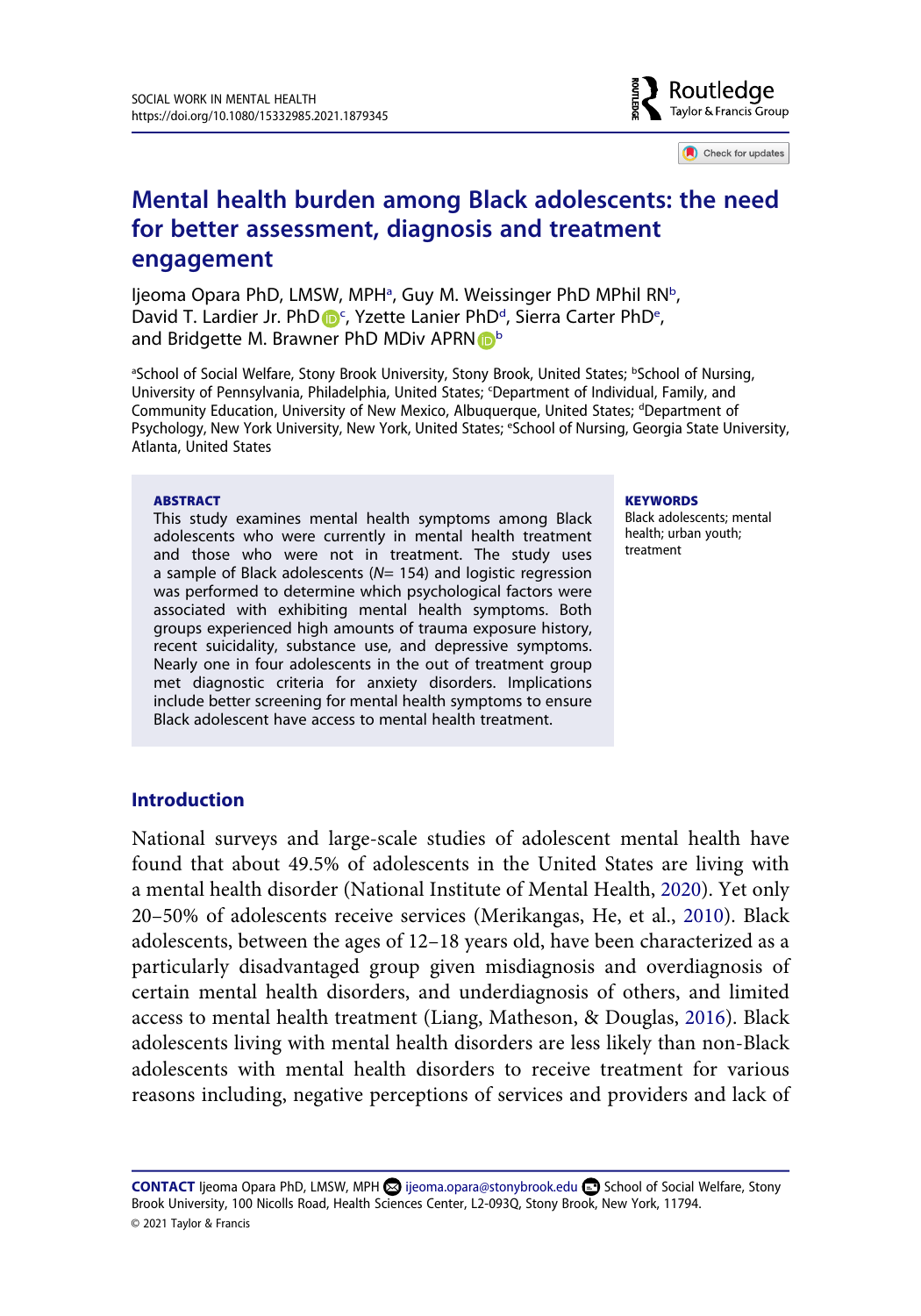$2 \left( \frac{1}{2} \right)$  I. OPARA ET AL.

access to mental health services (Lindsey, Chambers, Pohle, Beall, & Lucksted, [2013](#page-15-1)).

<span id="page-2-15"></span><span id="page-2-14"></span><span id="page-2-13"></span><span id="page-2-11"></span><span id="page-2-5"></span><span id="page-2-2"></span><span id="page-2-1"></span>Among Black adolescents, mental health disorders are associated with adverse early childhood experiences (Schilling, Aseltine, & Gore, [2007](#page-16-2)), exposure to trauma (Suliman et al., [2009;](#page-17-0) Turner, Finkelhor, & Ormod, 2006), and social-environmental stress (Tully, Iacono, & McGue, [2008](#page-17-1)). These stressful experiences are related to systemic injustices such as higher rates of incarceration (Copeland, Miller-Johnson, Keeler, Angold, & Costello, [2007](#page-15-2); Kutcher & McDougall, [2009](#page-15-3)) and racial discrimination (Seaton, Upton, Gilbert, & Volpe, [2014](#page-16-3)) which can influence poor outcomes across the developmental lifespan (e.g., lower educational attainment; Breslau, Lane, Sampson, & Kessler, [2008](#page-14-0); Riglin, Petrides, Frederickson, & Rice, [2014\)](#page-16-4), increased suicidality (Shain, [2019](#page-16-5)), and substance use (McKenzie, Olsson, Jorm, Romaniuk, & Patton, [2010](#page-15-4); Pardini, White, & Stouthamer-Loeber, [2007\)](#page-16-6). Black adolescents who live in urban, under-resourced environments are also at risk for poor mental health outcomes due to increased exposure to violence and other types of traumatic events (Gaylord-Harden, Dickson, & Pierre, [2016](#page-15-5); Opara et al., [2020a](#page-16-7)). Therefore, increased attention is needed to address mental health disparities that may be impacting Black adolescents.

# <span id="page-2-10"></span><span id="page-2-8"></span><span id="page-2-4"></span>*Lack of access to mental health resources*

<span id="page-2-16"></span><span id="page-2-12"></span><span id="page-2-9"></span><span id="page-2-7"></span><span id="page-2-6"></span><span id="page-2-3"></span><span id="page-2-0"></span>Adolescence is a complicated developmental stage that includes both identity formation and vulnerability to risk-taking, which can exacerbate poor mental health outcomes for marginalized groups such as Black adolescents. While quality mental health treatments have lasting and significant effects on adolescents (Weisz et al., [2017](#page-17-2)), access to and use of mental health treatments is not equitable among all adolescents. Black adolescents, specifically, have lower rates of utilization of mental health services (Merikangas et al., [2011](#page-16-8)) that is not accounted for by health insurance access (Ayalon & Alvidrez, [2007](#page-14-1)). Further, stigma and discrimination (Rose, Joe, & Lindsey, [2011](#page-16-9)), coupled with lack of access to mental health services (Cummings & Druss, [2011\)](#page-15-6) negatively influence mental health treatment in the Black population. Moreover, treatment approaches for Black adolescents may not be culturally appropriate (Lindsey et al., [2013\)](#page-15-1). Even among Black people who receive mental health treatment, a majority continue to experience poorer mental health outcomes (Maura & de Mamani, [2017](#page-15-7)). Therefore, Black adolescents, both those who receive mental health treatment and those that do not, may still continue to be at a significant disadvantage as their symptoms may not be properly treated. In the literature, there is a paucity of data on how the mental health of Black adolescents, who are receiving treatment, differ from those who are not in treatment (Cummings & Druss, [2011\)](#page-15-6). Therefore, it is important to understand whether Black adolescents who are not receiving mental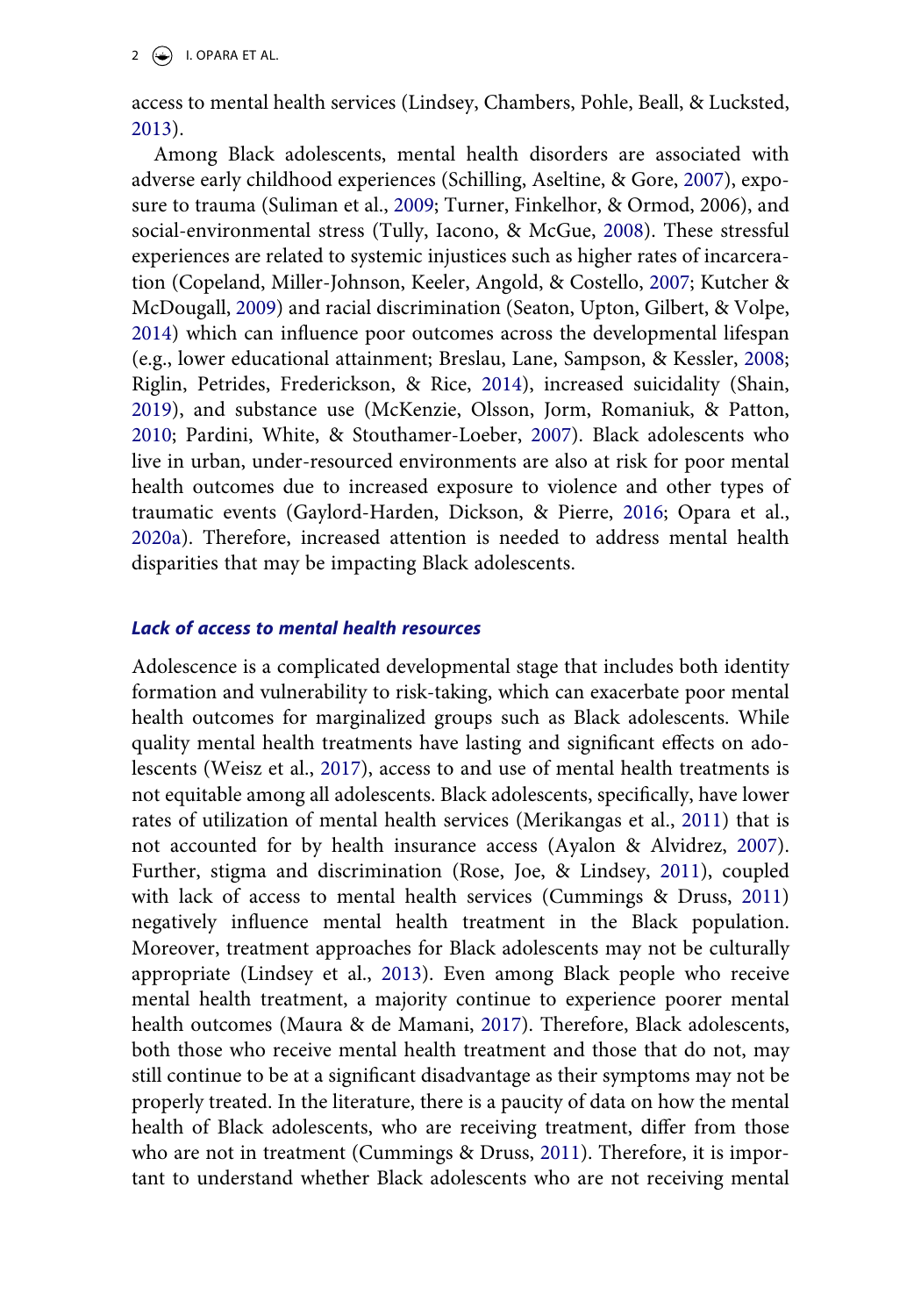health treatment are experiencing mental health symptoms. As this work is done, it is equally imperative to note that Black adolescents are not powerless victims subject to the shortcomings of the mental health system and/or society at large. Despite facing significant challenges and injustices, this demographic continues to exhibit incredible resilience in the face of opposition, with strengths, ideas, and agency that enable them to excel in every area of life (Jones, Anderson, & Metzger, [2020](#page-15-8); Opara, Lardier, Garcia-Reid, & Reid, [2020b\)](#page-16-10).

<span id="page-3-1"></span>The purpose of this study was to examine mental health diagnoses, symptoms, and risk factors among Black adolescents who were currently receiving mental health treatment and those in the general community (hereafter referred to as out of treatment). The intent was to: 1) identify differences in mental health diagnoses and symptoms between the two groups, and 2) explore which factors may be associated with being in mental health treatment. The ultimate goal is to inform research, clinical practice and policy through a better understanding of mental health among Black adolescents.

# **Methods**

### *Design*

<span id="page-3-0"></span>A secondary analysis was conducted on a subsample of participants (*N*= 154) who underwent screening to participate in a pilot randomized controlled trial (RCT). Details on the parent study are published elsewhere (Brawner et al., [2016](#page-14-2)). The study was approved by Institutional Review Boards (IRBs) at the University of Pennsylvania, the Philadelphia Department of Public Health, and the School District of Philadelphia. The purpose was to design and test a psychoeducational HIV/STI prevention intervention to address the role of mental illness and emotion regulation in HIV/STI risk among heterosexual, sexually active Black adolescents aged 14 to 17. The data reported in this paper are from the structured clinical interview administered to determine RCT eligibility; these data were collected from May 2014 to September 2016.

## *Sample*

Participants in the "mental health treatment" (MHT) group (*n* = 72) were recruited from community mental health agencies in Philadelphia, PA. These agencies are part of a network that contracts with the city to provide behavioral health services, primarily to low income and/or underserved populations (City of Philadelphia, n.d.). Participants that were not currently in treatment and were recruited from the community were labeled the "out of treatment" [OT] group  $(n = 82)$ . The OT participants were recruited from public areas, including parks, recreation centers, schools, and community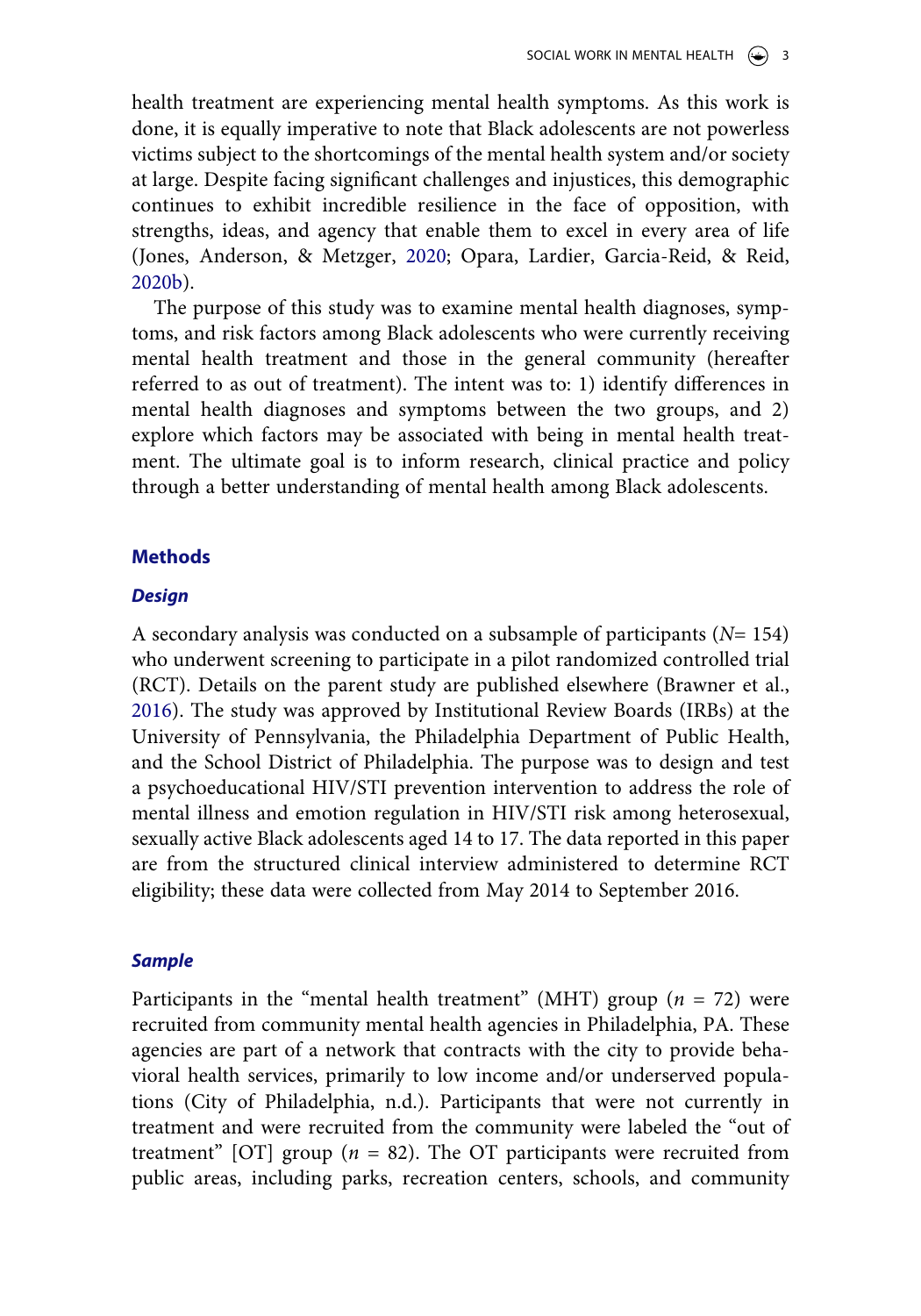$4 \quad \circledast$  I. OPARA ET AL.

events in Philadelphia. The research team focused on these areas based on feedback from an established community advisory board comprised of adolescents who mirror the study population. Adolescents were assigned to the OT group if they self-reported that they were not currently receiving mental health treatment at the time of screening.

The inclusion criteria were: 1) aged 14 to 17 years old, 2) self-identify as Black (e.g., African-American, Caribbean-American, or mixed-race), 3) have ever had vaginal sexual intercourse, 4) able to provide signed informed consent, and 5) able to speak, read and write in English. Additionally, all participants in the MHT group had to be enrolled in mental health treatment (including counseling, psychiatric treatment, group treatment, etc.) at a community mental health agency for at least 1 month to be eligible. Participants were excluded if they: 1) displayed significant cognitive deficit, as determined by staff during screening and consent procedures, 2) reported active suicidal ideation that required intervention by staff, or 3) displayed symptoms of active psychosis. In Pennsylvania, adolescents who are aged 14 or older can consent to sexual health services, including HIV/STI testing and treatment, as well as mental health treatment without parental consent. Thus, all participants provided written informed consent for participation and parental consent/permission was not required (Brawner & Sutton, [2018](#page-14-3)).

# <span id="page-4-0"></span>*Procedure*

Potential participants were recruited through fliers posted in high-traffic areas frequented by the target sample, street recruitment in public spaces, and community mental health providers and referrals. After an initial screening in person or by telephone, all eligible adolescent participants met with a member of the research staff for informed consent procedures, a sociodemographic survey, and a structured clinical interview to ascertain mental health diagnoses. The entire process took approximately 2 hours. All interviews were conducted by research staff trained by a doctoral-prepared mental health nurse and a doctoral nursing student with experience in psychodiagnostic assessment.

# *Measures*

<span id="page-4-1"></span>Participants underwent an interviewer-administered computer-assisted personal interview. The survey asked questions about age, gender, living condition, household make up, socioeconomic status and mental health treatment history. The MINI International Neuropsychiatric Inventory (MINI; Van Vliet & De Beurs, [2007](#page-17-3)) was used for the structured clinical interview. The MINI is a structured diagnostic instrument that assesses psychiatric mental health disorders based on the Diagnostic Statistical Manual of Mental Disorders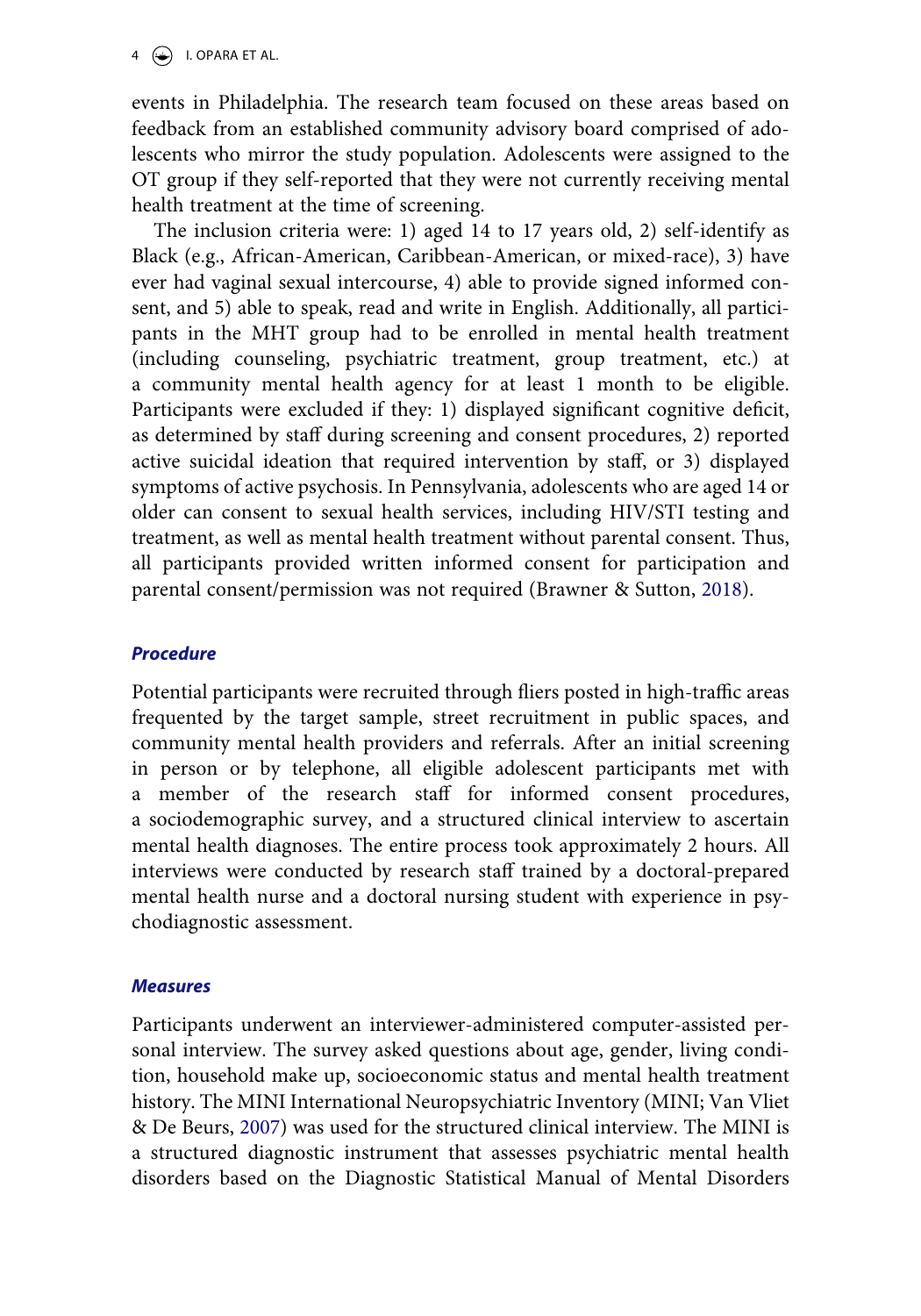(DSM-IV TR) criteriaat the time of the study (2014) the DSM-IV and not DSM-5 criteria were used.

Diagnoses were taken from results of the MINI. [Table 2](#page-7-0) presents the full list of diagnoses used in the analysis. Alcohol abuse, alcohol dependence, substance abuse, and substance dependence were grouped into a *substance use disorders* variable for analyses. Besides diagnostic categories, additional variables were taken from the MINI. *Suicidality* was assessed dichotomously with a "yes" answer to the question "Have you had thoughts of suicide or ending your life in the past 6 months?" *Depressive symptoms* were measured dichotomously with a "yes" answer to one of the following questions "In the past two weeks, have you felt down, depressed or hopeless?" or "In the past two weeks, have you felt little interest or pleasure in doing things you usually enjoy?" *Trauma exposure history* was a "Yes" response to "Have you ever experienced or witnessed or had to deal with an extremely traumatic event that included actual or threatened death or serious injury to you or someone else?" *Alcohol use* was determined dichotomously with a "yes" answer to "In the past 12 months, have you had a 3 or more alcoholic drinks, within a 3 hour period, on 3 or more occasions?" and substance use to "In the past 12 months, have you used any medications not prescribed by your doctor or 'street drugs' to get high, to feel elated, to get "a buzz" or to change your mood?"

# *Data analysis*

<span id="page-5-1"></span><span id="page-5-0"></span>The analyses were conducted in STATA 15.0. Descriptive statistics were used to describe the demographics of the sample. Between-group chisquare analyses were conducted to determine if there were any significant demographic or clinical differences between the mental health treatment group and out of treatment group. Regression analyses used the results of the descriptive and comparative analyses. Selected variables with a  $p < .20$ were chosen to determine which demographic and psychological factors were associated with being in mental health treatment (Bursac, Gauss, Williams, & Hosmer, [2008\)](#page-14-4). Traditional levels such as 0.05 can fail in identifying variables known to be important (Bursac et al., [2008](#page-14-4)). Variables were retained based on meaningful contribution and statistical significance to the final analytical model (Aneshenseel, [2012](#page-14-5)). Cases with missing data were excluded from the analyses. Of the 180 participants in the parent study, 14% were excluded for missing data, for a final sample of 154 for the current analyses.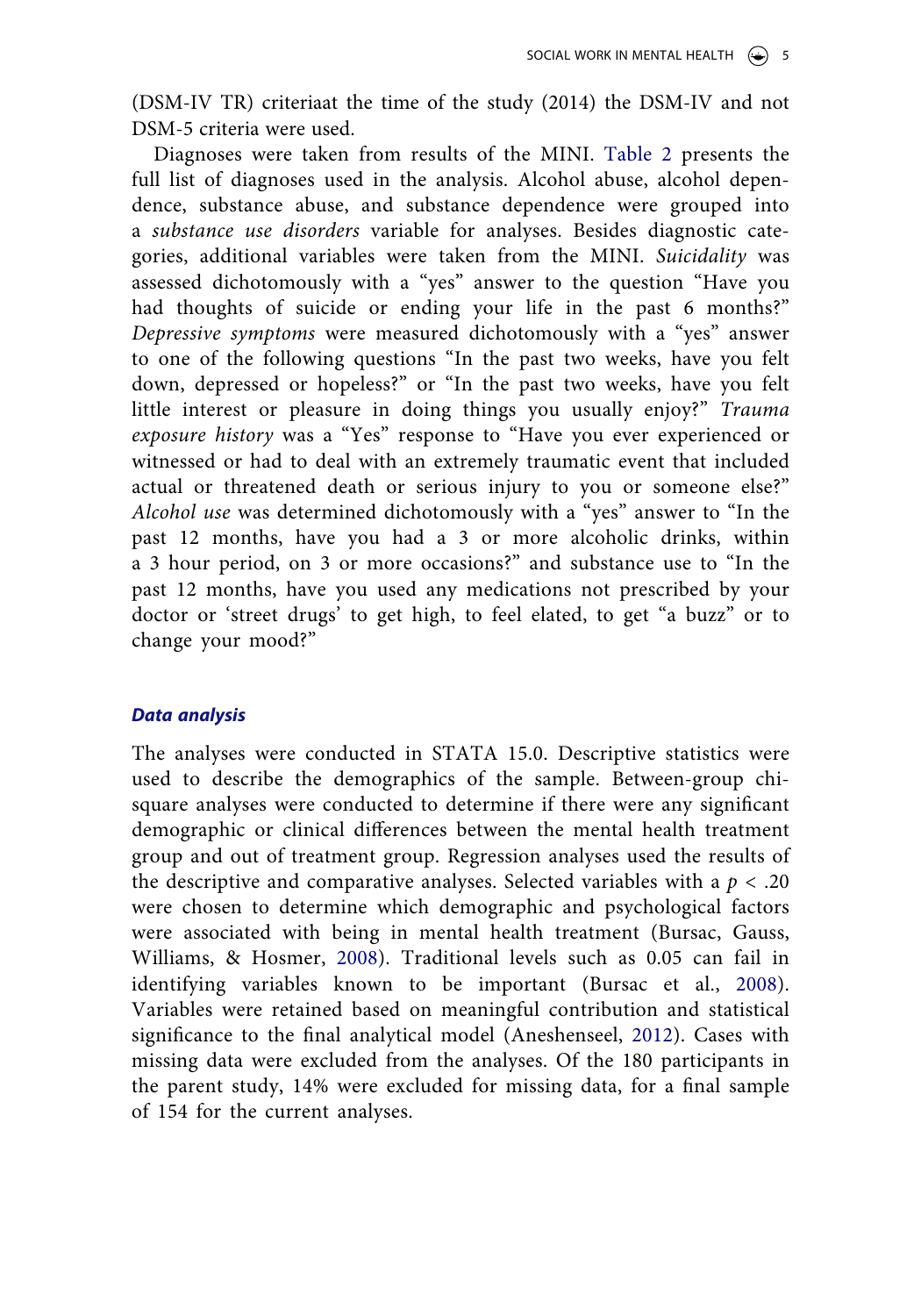# **Results**

# *Demographics*

[Table 1](#page-6-0) highlights the sample demographics. The majority of participants were male (62%) and self-identified as only Black (89.61%). Participants average age was 15.84 years (*SD* = 0.87) with most (97%) currently enrolled in high school. Forty percent of youth reported that someone in their family had ever received mental health treatment. There were no statistically significant differences between the two groups on any selected demographic variables with the exception of age ( $\chi^2$  = 10.47,  $p$  = .02). Those in the MHT group ( $M_{\text{age}}$ )  $= 16.06$ , *SD* = 0.76) were slightly older, when compared to those in the OT group ( $M_{\text{age}} = 15.664$ , *SD* = 0.92).

| Variable                       | $MHT (n = 72)$ | OT $(n = 82)$ | Total        | Chi Square        | df | р    |
|--------------------------------|----------------|---------------|--------------|-------------------|----|------|
| Gender                         |                |               |              |                   |    |      |
| Female                         | 30 (42%)       | 29 (35%)      | 59 (38%)     | 0.64              | 1  | 0.42 |
| Male                           | 42 (58%)       | 53 (65%)      | 95 (62%)     |                   |    |      |
| Age ( $M = 15.84$ )            |                |               |              |                   |    |      |
| 14                             | $0(0\%)$       | 8 (10%)       | 8(5%)        | 10.47             | 3  | 0.02 |
| 15                             | 19 (26%)       | 29 (35%)      | 48 (31%)     |                   |    |      |
| 16                             | 30 (42%)       | 28 (34%)      | 58 (38%)     |                   |    |      |
| 17                             | 23 (32%)       | 17 (21%)      | 40 (26%)     |                   |    |      |
| Race                           |                |               |              | 2.08              | 4  | 0.72 |
| Black/African American         | 64 (88.9%)     | 74 (90.2%)    | 138 (89.61%) |                   |    |      |
| Caribbean/West Indian          | $1(1.4\%)$     | 2(1.3%)       | $2(1.30\%)$  |                   |    |      |
| Mixed Race                     | 6(8.3%)        | 12 (7.8%)     | 12 (7.79%)   |                   |    |      |
| Native American                | $0(0.0\%)$     | $1(0.6\%)$    | 1(0.65%)     |                   |    |      |
| Other Identity                 | $0(0.0\%)$     | $1(0.6\%)$    | 1(0.65%)     |                   |    |      |
| Hispanic ethnic group identity |                |               |              | a                 | a  | a    |
| Yes                            | $1(33.3\%)$    | $0(0.0\%)$    | 1(0.65%)     |                   |    |      |
| No                             | 2(66.7%)       | $0(0.0\%)$    | $2(1.30\%)$  |                   |    |      |
| Grade                          |                |               |              |                   |    |      |
| 9th                            | 12 (17%)       | 18 (22%)      | 30 (19%)     | 8.12              | 4  | 0.08 |
| 10th                           | 22 (31%)       | 30 (36%)      | 52 (34%)     |                   |    |      |
| 11th                           | 25 (35%)       | 18 (22%)      | 43 (28%)     |                   |    |      |
| 12 <sub>th</sub>               | 13 (18%)       | 11 (13%)      | 24 (16%)     |                   |    |      |
| Grad                           | 0(0%           | 5(6%)         | 5(3%)        |                   |    |      |
| <b>Living Arrangements</b>     |                |               |              |                   |    |      |
| In a house (owned)             | 32 (44%)       | 31 (38%)      | 63 (41%)     | 3.01              | 5  | 0.69 |
| In a house (rented)            | 27 (38%)       | 39 (48%)      | 66 (43%)     |                   |    |      |
| In an apartment (rents)        | 8 (11%)        | 8(10%)        | 16 (10%)     |                   |    |      |
| In a shelter                   | $1(1\%)$       | $0(0\%)$      | $1(1\%)$     |                   |    |      |
| Other                          | 2(3%)          | 2(2%)         | 4(3%)        |                   |    |      |
| <b>Self-rated Health</b>       |                |               |              |                   |    |      |
| Excellent                      | 15 (21%)       | 23 (28%)      | 38 (25%)     | 1.49              | 3  | 0.68 |
| Very Good                      | 29 (40%)       | 27 (33%)      | 56 (36%)     |                   |    |      |
| Good                           | 19 (26%)       | 23 (28%)      | 42 (27%)     |                   |    |      |
| Fair                           | 9(13%)         | $9(11\%)$     | 18 (12%)     |                   |    |      |
| Anyone in Family ever Received |                |               |              |                   |    |      |
| <b>Mental Health Treatment</b> |                |               |              |                   |    |      |
| Yes                            | 31 (43%)       | 30 (36%)      | 61 (40%)     | 0.48 <sup>a</sup> | 1  | 0.48 |

<span id="page-6-0"></span>**Table 1.** Demographic variables for sample and sub-groups ( $N = 154$ ).

*Note*. MHT = Mental Health Treatment Group. OT = Out of Treatment Group (Community Group) aindicates insufficient data/treatment location is a constant.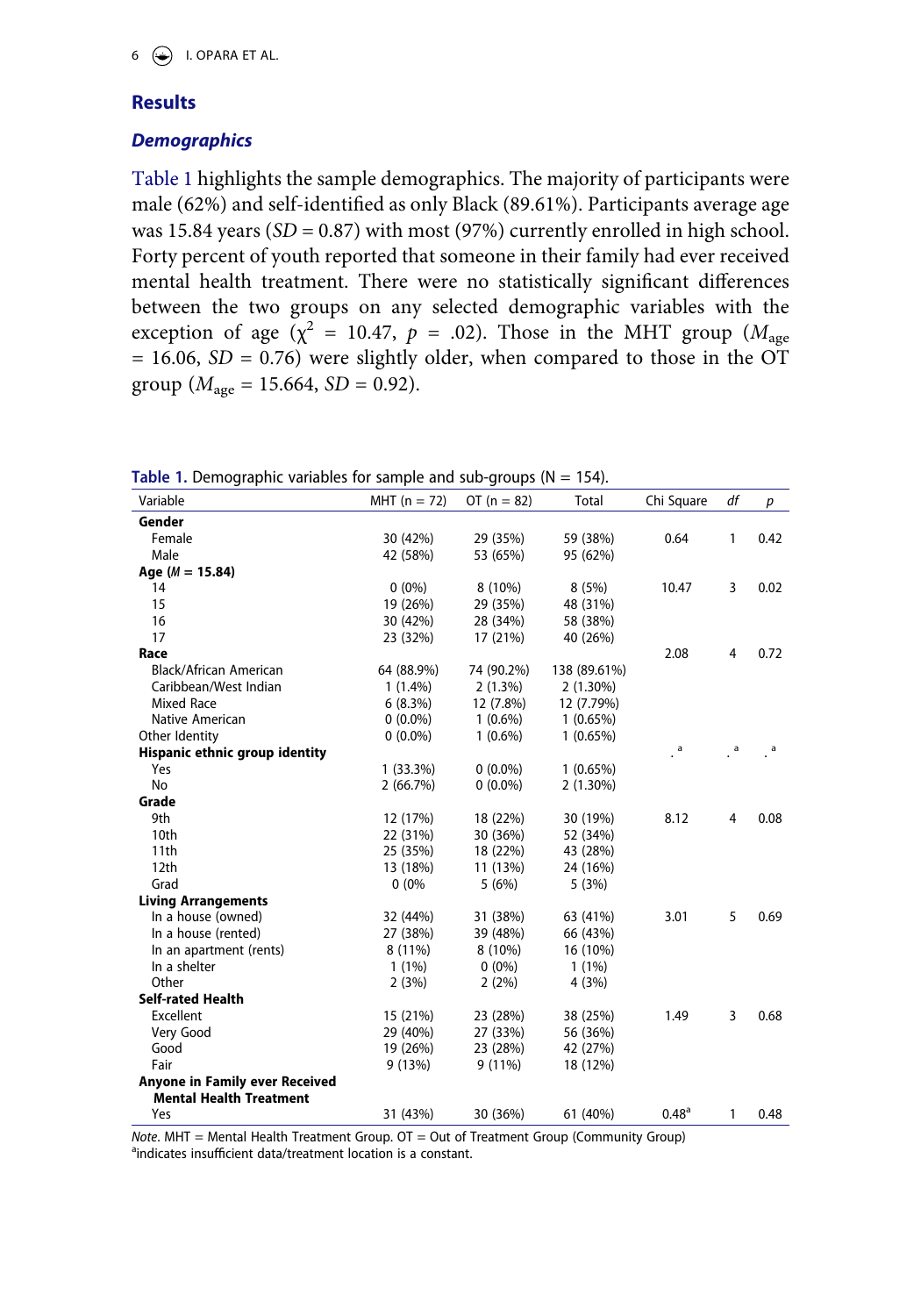|                                         | MHT $(n = 72)$ | OT $(n = 82)$ | Total $(N = 154)$ | Chi-square | df | р    |
|-----------------------------------------|----------------|---------------|-------------------|------------|----|------|
| Diagnosis of any Mental Health Disorder | 30 (42%)       | 20 (24%)      | 50 (32%)          | 5.21       |    | 0.02 |
| Major Depressive Disorder               | 2(3%)          | 2(2%)         | 4(3%)             | .02        |    | 0.89 |
| <b>Bipolar Disorder</b>                 | $0(0\%)$       | $0(0\%)$      | $0(0\%)$          | a          | a  | a    |
| Generalized Anxiety Disorder            | $0(0\%)$       | $0(0\%)$      | $0(0\%)$          | a          | a  | a    |
| Post-traumatic Stress Disorder          | 6(8%)          | 3(4%)         | 9(6%)             | 1.52       |    | 0.21 |
| Obsessive Compulsive Disorder           | 6(8%)          | 4(5%)         | 10 (7%)           | .75        |    | 0.38 |
| Social Phobia                           | 5(7%)          | $1(1\%)$      | 6(4%)             | 3.75       |    | 0.05 |
| Agoraphobia                             | 4(6%)          | $0(0\%)$      | 4(3%)             | 4.67       |    | 0.03 |
| Panic Disorder                          | $1(1\%)$       | 7(9%)         | 8(5%)             | 3.97       |    | 0.04 |
| Panic Disorder with Agoraphobia         | $1(1\%)$       | $0(0\%)$      | $1(1\%)$          | 1.14       |    | 0.28 |
| Substance Use                           | 12 (17%)       | 11 (13%)      | 23 (15%)          | .32        |    | 0.57 |
| Disorders                               |                |               |                   |            |    |      |

<span id="page-7-0"></span>**Table 2.** Mental health disorders for the sample and sub-groups ( $N = 154$ ).

*Note*. MHT = Mental Health Treatment Group. OT = Out of Treatment Group (Community Group) <sup>a</sup>indicates insufficient data/treatment location is a constant.

## *Psychiatric diagnoses*

[Table 2](#page-7-0) shows the breakdown of mental health diagnoses for the entire sample and by group. Across groups, nearly one-third of participants (32%) met diagnostic criteria for any mental health disorder. Substance use disorders were the most commonly diagnosed mental health disorder (15%). Between groups, more youth in the MHT group met criteria for a mental health disorder than youth in the OT group ( $\chi^2$  = 5.21, *p* = .02). However, 24% of participants in the OT group met diagnostic criteria for mental health disorders, primarily but not exclusively in the anxiety disorders classification of the DSM-IV. Only panic disorder was found to be significantly more common in the OT group ( $\chi^2$  = 3.97, *p* = .04), while agoraphobia ( $\chi^2$  = 4.67, *p* = .03) was the only diagnosis that was significantly more common in the MHT group. For all other diagnoses, there were no statistically significant differences between the two groups.

### *Symptoms and risk factors*

In addition to diagnosable mental health disorders, other variables relevant to adolescent mental health were collected in the MINI and analyzed. [Table 3](#page-7-1) examines mental health symptoms such as depressive symptoms in the last

<span id="page-7-1"></span>

|                                           |           |          |                                          | Chi-   |    |       |
|-------------------------------------------|-----------|----------|------------------------------------------|--------|----|-------|
|                                           |           |          | MHT (n = 72) OT (n = 82) Total (N = 154) | square | df | D     |
| Depressive Symptoms in the Last Two Weeks | $8(11\%)$ | 10 (12%) | 18 (12%)                                 | .04    |    | 0.83  |
| Alcohol Use                               | $8(11\%)$ | 12 (15%) | 20 (13%)                                 | .42    |    | 0.51  |
| Substance Use                             | 36 (50%)  | 31 (38%) | 67 (44%)                                 | 2.32   |    | 0.12  |
| Trauma Exposure History                   | 40 (56%)  | 23 (28%) | 63 (41%)                                 | 12.00  |    | 0.001 |
| <b>Recent Suicidality</b>                 | 9(13%)    | 7 (9%)   | 16 (10%)                                 | .65    |    | 0.42  |

*Note*. MHT = Mental Health Treatment Group. OT = Out of Treatment Group (General Community Group)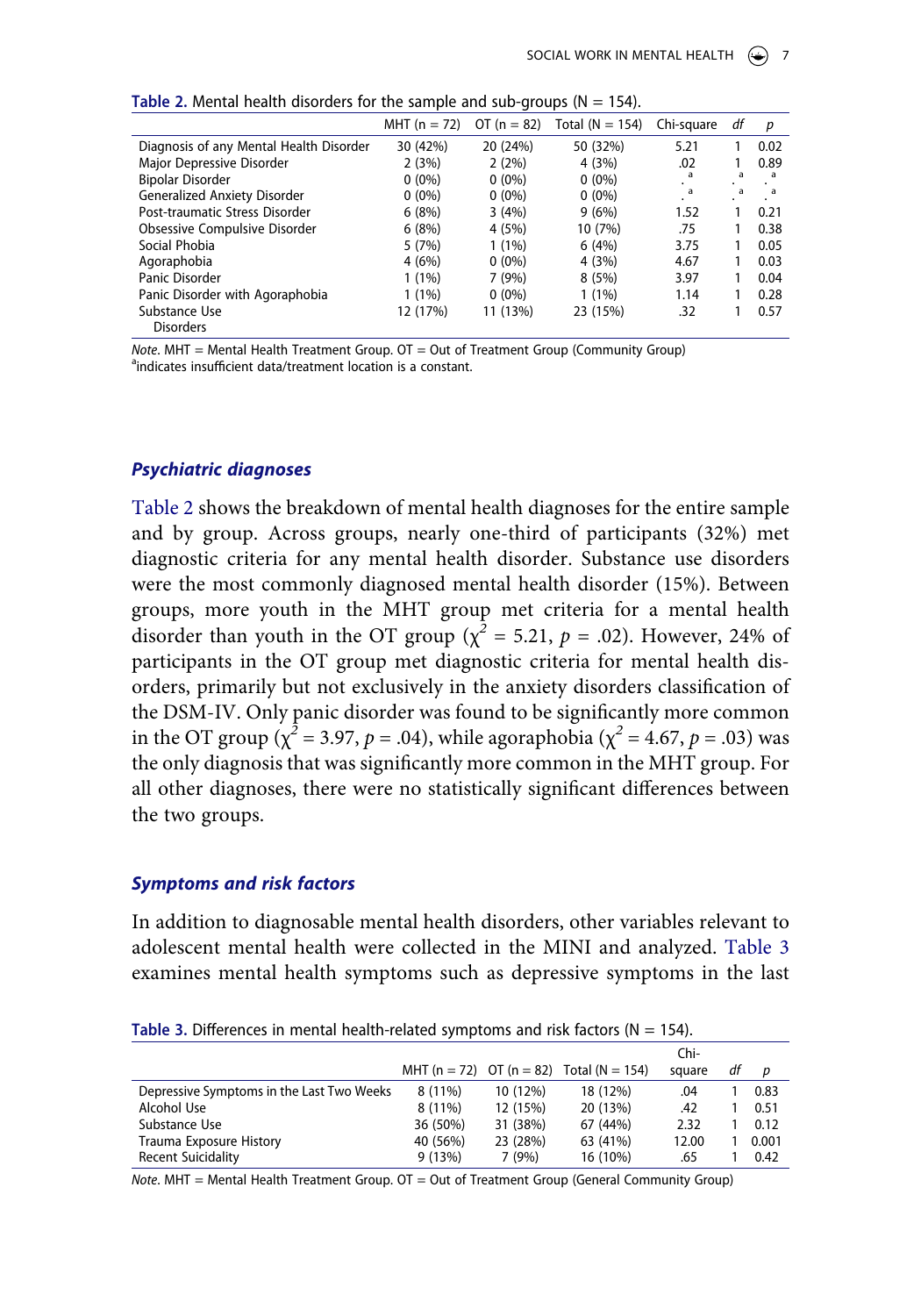# $8 \quad (*)$  I. OPARA ET AL.

two weeks, as well as substance use and suicidality as related to but distinct factors in adolescent mental health. Trauma exposure history was also included in analyses. Almost  $41\%$  ( $n = 63$ ) of participants reported experiencing or witnessing at least one traumatic event in their lifetime, 44% reported recent use of illegal drugs (all but one of these was use of marijuana) and 13% reported recent alcohol use (3 or more alcoholic drinks, within a 3 hour period, on 3 or more occasions in the past 12 months). Additionally, 10% of the sample reported recent suicidality and 12% depressive symptoms in the past two weeks. Those in the MHT group were more likely to report a history of trauma exposure ( $\chi^2$  = 12.00,  $p$  = .001). All other mental health-related variables showed no significant differences between the MHT and OT groups.

[Table 4](#page-8-0) displays themultivariate logistic regression analysis. Age eand a diagnosis of a mental health disorder were chosen because of their significance to identifying as either in the MHT group or OT group, as noted in [Table 1](#page-6-0). Recent history of substance use, trauma exposure history, and recent suicidality were chosen because these variables are clinically significant and would require mental health treatment for adolescents. Post-traumatic stress disorder was initially included due to  $p = .21$  and retained based on statistically significant contribution to the overall model. Age (OR =  $1.70$ ,  $z = 2.53$ ,  $p < .05$ ), trauma exposure history (OR = 2.88,  $z = 2.98$ ,  $p < .01$ ), and diagnosis of a mental health disorder (OR = 2.45,  $z = 1.84$ ,  $p < .05$ ) were found to be significantly related to being in mental health treatment. One way to interpret clinically meaningful findings is that for every one-unit increase in trauma exposure history and diagnosis of a mental health disorder, there was a 188% and 145%, respectively, greater odds of being in mental health treatment. The model accounted for 12% of the variability in treatment disposition.

# **Discussion**

This study aimed to examine mental health diagnoses, symptoms, and risk factors between Black adolescents who were currently receiving mental health

|                                       |               |         | 95% CI |     |
|---------------------------------------|---------------|---------|--------|-----|
|                                       | OR (SE)       |         | UL     |     |
| Diagnosis of a Mental Health Disorder | 2.45(1.24)    | .91     | 6.61   | .05 |
| Trauma Exposure History               | 2.88(1.03)    | 1.42    | 5.85   | .01 |
| Substance Use                         | 0.58(0.36)    | .17     | 1.97   | .55 |
| <b>Recent Suicidality</b>             | 0.80(42)      | .28     | 2.25   | .22 |
| Post-traumatic stress disorder        | .60(.55)      | .10     | 3.61   | .30 |
| Age (in years)                        | 1.70(0.35)    | 1.12    | 1.57   | .05 |
| Constant                              | $-1.48$ (.70) | $-2.86$ | $-.09$ | .05 |
| $LR X^2$                              | 23.26         |         |        |     |
| df                                    | 6             |         |        |     |
| $R^2$                                 | $0.12***$     |         |        |     |

<span id="page-8-0"></span>**Table 4.** M*ultivariate logistic regression analysis results (N = 154).*

*Note*. OR = Odds Ratio.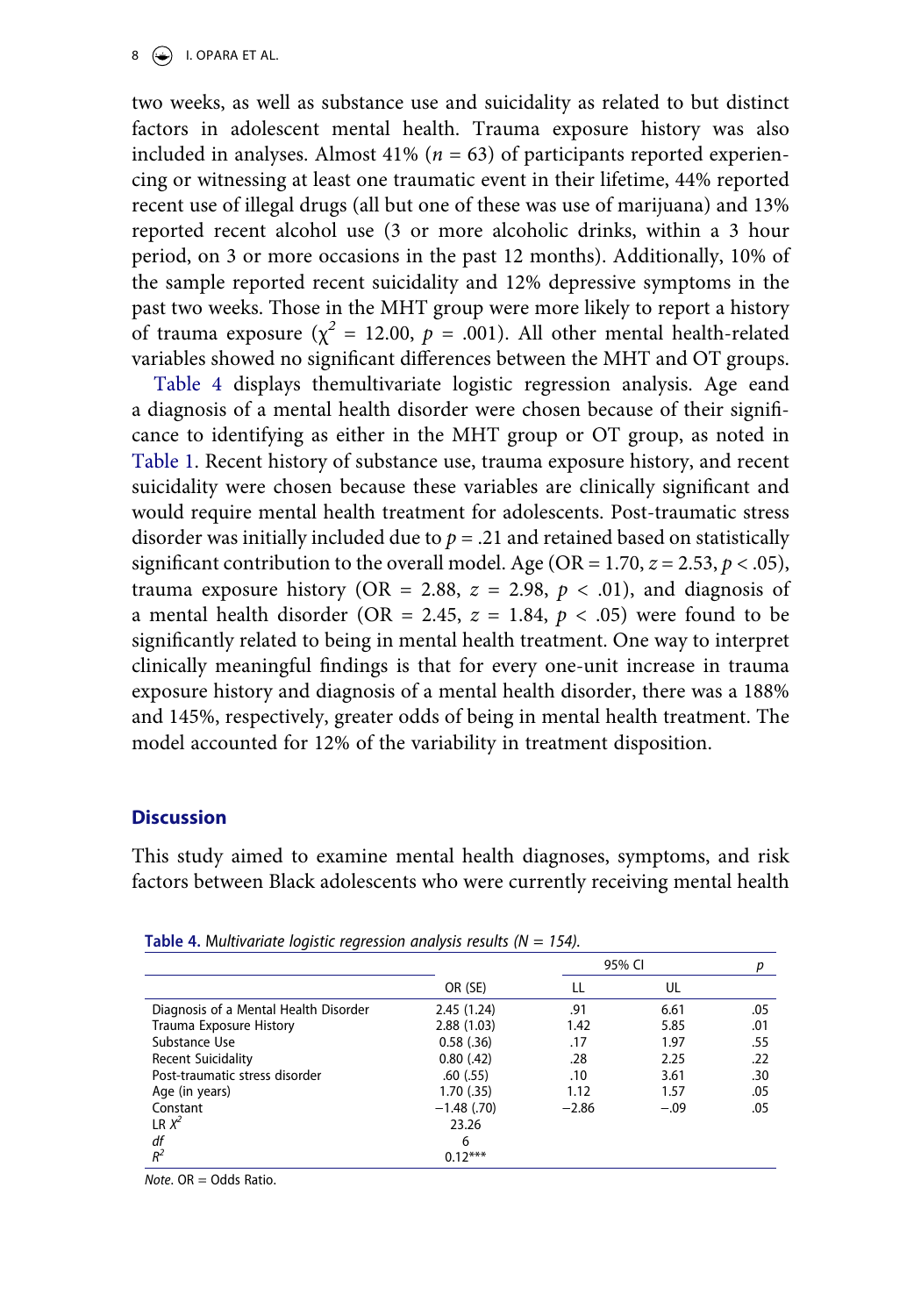treatment and those out of treatment. The findings advance the literature on mental health in this demographic by highlighting the stark need for mental health treatment engagement. More than half of the sample (53%) were not receiving mental health treatment, yet nearly one in three participants met criteria for a mental health disorder. It is important to note that Philadelphia, where the study was conducted, has a rich behavioral health treatment landscape, where adolescents aged 14 and older can access mental health and substance abuse treatment independent of their parents and guardians. Therefore, if Black adolescents have unmet needs in this environment, it calls into question accessibility issues within Philadelphia and points to further mental health disparities in other areas (e.g., rural settings) that do not have such resources at all.

Study results indicate that there are important differences and similarities among Black adolescents who are receiving MHT and those in the OT group. As expected, there were significantly more diagnosable mental health disorders (e.g. substance use disorders, Post-Traumatic Stress Disorder) in the MHT group than the adolescents in the OT group. In addition, participants in the MHT group also had high rates of suicide ideation. Among the OT group participants, there were also high rates of suicide ideation and high rates of substance use disorder and depressive symptoms. Participants in the OT group also seemed to have higher rates of symptoms associated with panic disorder than participants in the MHT group. More participants in the MHT group also reported having a family member who ever received mental health treatment. While the exact reason for this is unknown, the finding could speak to the genetic and contextual basis of different mental health disorders and shared chronic experiences within and across generations of families (Brave Heart, Chase, Elkins, & Altschul, [2011;](#page-14-6) Donovan et al., [2013](#page-15-9)). This concept, which has been coined as, generational or historical trauma, can contribute to mental health symptoms or even lack of modeling/support within families to seek mental health care due to mistrust or lack of culturally appropriate resources and treatment options (Hanna, Boyce, & Yang, [2017](#page-15-10)).

<span id="page-9-1"></span><span id="page-9-0"></span>About 41% of participants in the study reported a history of trauma. This finding could be due to the environmental context where participants were recruited from in Philadelphia. Within urban communities, adolescents may be exposed to more social and structural injustices such as increased access to substances, high rates of crime and violence, and increased rates of external stressors (e.g., racism) – all of which contribute to an increase in depressive symptoms and substance use disorder due to exposure to traumatic events (Lindsey et al., [2013](#page-15-1); Opara et al., [2020a](#page-16-7)). While many individuals will experience trauma at some point in their lifetime, it can be implied from the study that even when adolescents are currently in treatment, repeated exposure to trauma could lead them to continue to struggle with mental health issues.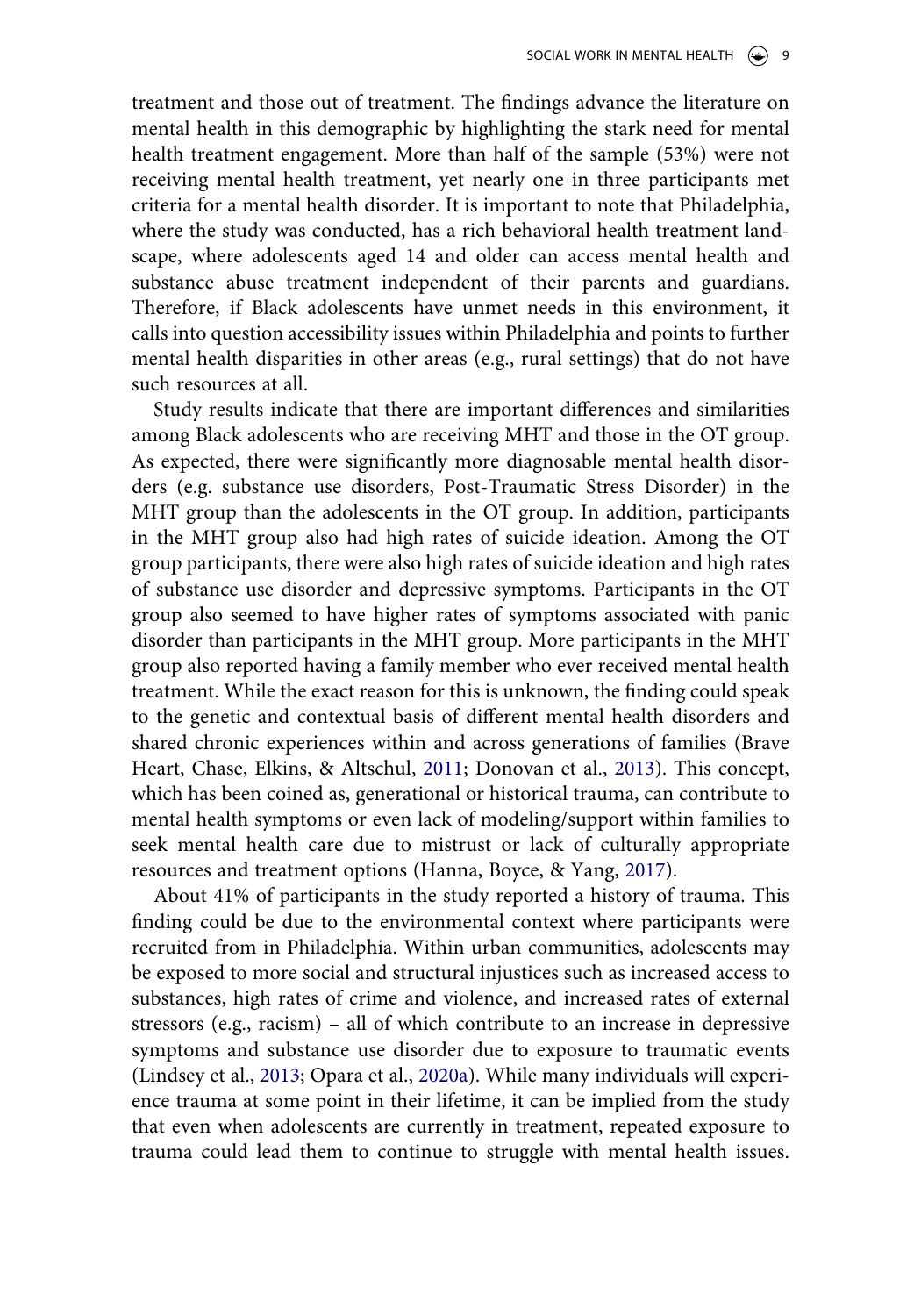<span id="page-10-2"></span>Higher levels of trauma exposure may have more lasting psychological impact on adolescents (Dunn, Nishimi, Powers, & Bradley, [2017\)](#page-15-11).

Adolescents that were currently receiving mental health treatment were more likely to report a history of being exposed to trauma. It is possible that adolescents in this group were experiencing more severe psychological symptoms due to trauma exposure that more readily prompted parents and/or adolescents to seek mental health services. These conceptualizations coincide with the study findings that all adolescent participants that were diagnosed of agoraphobia (characterized by extreme distress when outside home or other safe spaces) were in the MHT group as this distress is likely to be readily noticed by parents/guardians and may be related to trauma exposure (Zlotnick et al., [2008](#page-17-4)). Adolescents who experience mental health symptoms that are more likely to be internalized such as depressive symptoms, or hidden, like substance abuse, may fly under the radar is not identified for treatment engagement (Bailey, Mokonogho, & Kumar, [2019;](#page-14-7) Oser, Karakos, & Hennessy, [2016\)](#page-16-11).

<span id="page-10-5"></span><span id="page-10-4"></span><span id="page-10-1"></span><span id="page-10-0"></span>In addition, among the OT group, due to their mental health issues such as depression, anxiety, and suicidal ideation being undiagnosed, adolescents in the sample may be using substances as a coping mechanism to unknowingly treat their symptoms (Clark, [2014;](#page-14-8) Merikangas, He, et al., [2010\)](#page-16-1). It is also important to note that while 13% may appear to be low for alcohol use, it was operationalized in the MINI as 3 or more alcoholic drinks, within a 3-hour period, on 3 or more occasions in the past 12 months. The fact that more than one in 10 participants endorsed this level of heavy drinking is alarming, particularly given that the sample is underage and coping with various mental health challenges.

While it would be expected to find elevated rates of mental health diagnoses for adolescents who are actively receiving mental health treatment, there was also a high rates of mental health symptoms such as depression and substance use disorder in the OT group. Unlike national samples that may not capture both those in treatment and those not in treatment, this study included samples of adolescents in both populations. It is evident from the findings that there were some shortfalls in the area of healthcare screening, access, and/ or utilization for the adolescents in the OT group. Because untreated mental health problems in adolescence can have serious repercussions for a youth's life trajectory, these findings are important for promoting the health equity of Black adolescents.

<span id="page-10-3"></span>Unfortunately, consistent with the recent trends in suicidal ideation and rates among Black children and adolescents, our study reports high rates of suicidal ideations among youth in both treatment and community sample. Exposure to trauma, racial discrimination, and lack of access to culturally competent mental health treatment providers are all possible contributors to this complex phenomenon among Black adolescents (Opara et al., [2020c\)](#page-16-12).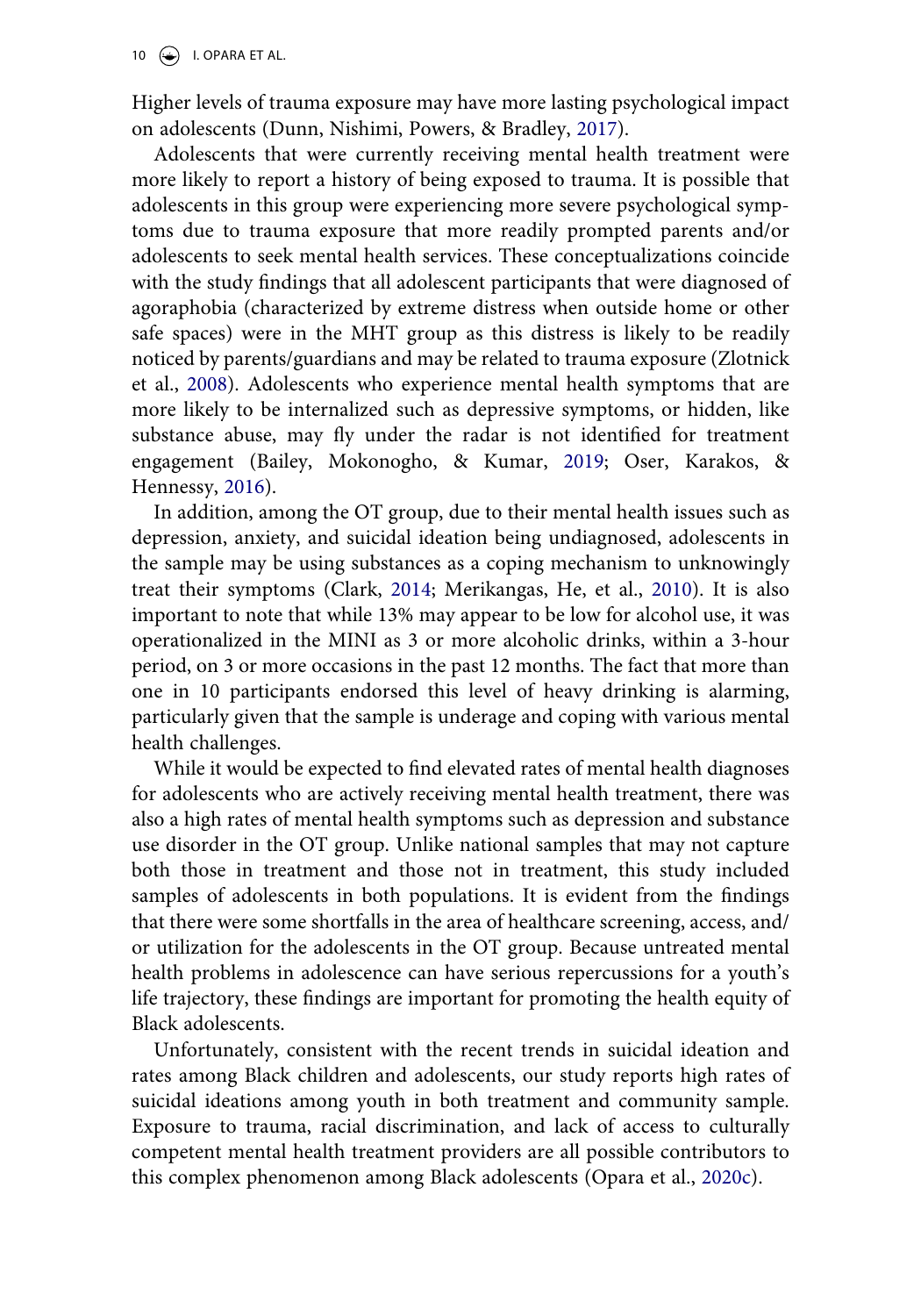Though the number of mental health diagnoses differed between the two groups, the differences in depressive symptoms, suicidality, and substance use were not significant between the MHT and OT groups. However, it is important to note that even at subclinical thresholds (i.e., when symptoms do not reach diagnostic levels or warrant mental health treatment), depressive symptoms, suicidality, and substance abuse are key risk factors for poor short term (Breslau et al., [2008;](#page-14-0) Riglin et al., [2014](#page-16-4)) and long term (van Dijke, Ford, Frank, & Van der Hart, [2015](#page-17-5)) outcomes for adolescents. In particular, suicidality and substance use, when found together, increase the risk of suicide attempts (Scheidell et al., [2018\)](#page-16-13) and should be addressed promptly with evidencebased practices.

# <span id="page-11-3"></span><span id="page-11-2"></span>*Implications*

<span id="page-11-4"></span>For clinical practice, it is vital that practitioners who work with Black adolescents screen for and are able to address any mental health problems or concerns. As recent suicidality, substance use, and depression were particularly high in both the MHT and OT groups, those who work with Black adolescents in any settings (e.g., sports leagues, schools, primary care offices) should be trained and comfortable addressing these concerns, while also being aware of other issues related to mental health, such as trauma exposure history. Primary care providers can be trained to provide assessment and intervention for adolescents with mental health disorders like depression (Zuckerbrot, Cheung, Jensen, Stein, & Laraque, [2018](#page-17-6)) and provide effective and efficacious treatments . Similar programs could be adapted for use by school-nurses (Cheung, Zuckerbrot, Jensen, Laraque, & Stein, [2018](#page-14-9)); additional research is needed to examine these imbedded resources for the mental health of adolescents, especially for underserved populations like Black adolescents. It is also critical that screening and diagnostic instruments be assessed for cultural relevance. With the numbers of Black adolescents who have subclinical symptom presentations, it is possible that current assessment tools do not adequately capture the language and manifestation of their mental health symptoms/experiences (e.g. depression manifesting as anger and not sadness; Jones et al., [2020](#page-15-8)).

<span id="page-11-1"></span><span id="page-11-0"></span>Besides clinical practice changes, this study also has implications at the system and policy level. Supportive mental health services should be created that are available in a variety of settings, including outside the traditional mental health settings. For example, schools and recreation centers are a vital part of the lives of adolescents and by creating programs that are adapted to these settings, the needs of this and other vulnerable populations may be more adequately addressed. While multi-systemic and school-based therapies for adolescents have been shown to be both effective and implementable (Fisher, Lichvar, Hogue, & Dauber, [2018;](#page-15-12) Mason-Jones et al., [2012](#page-15-13)) much of our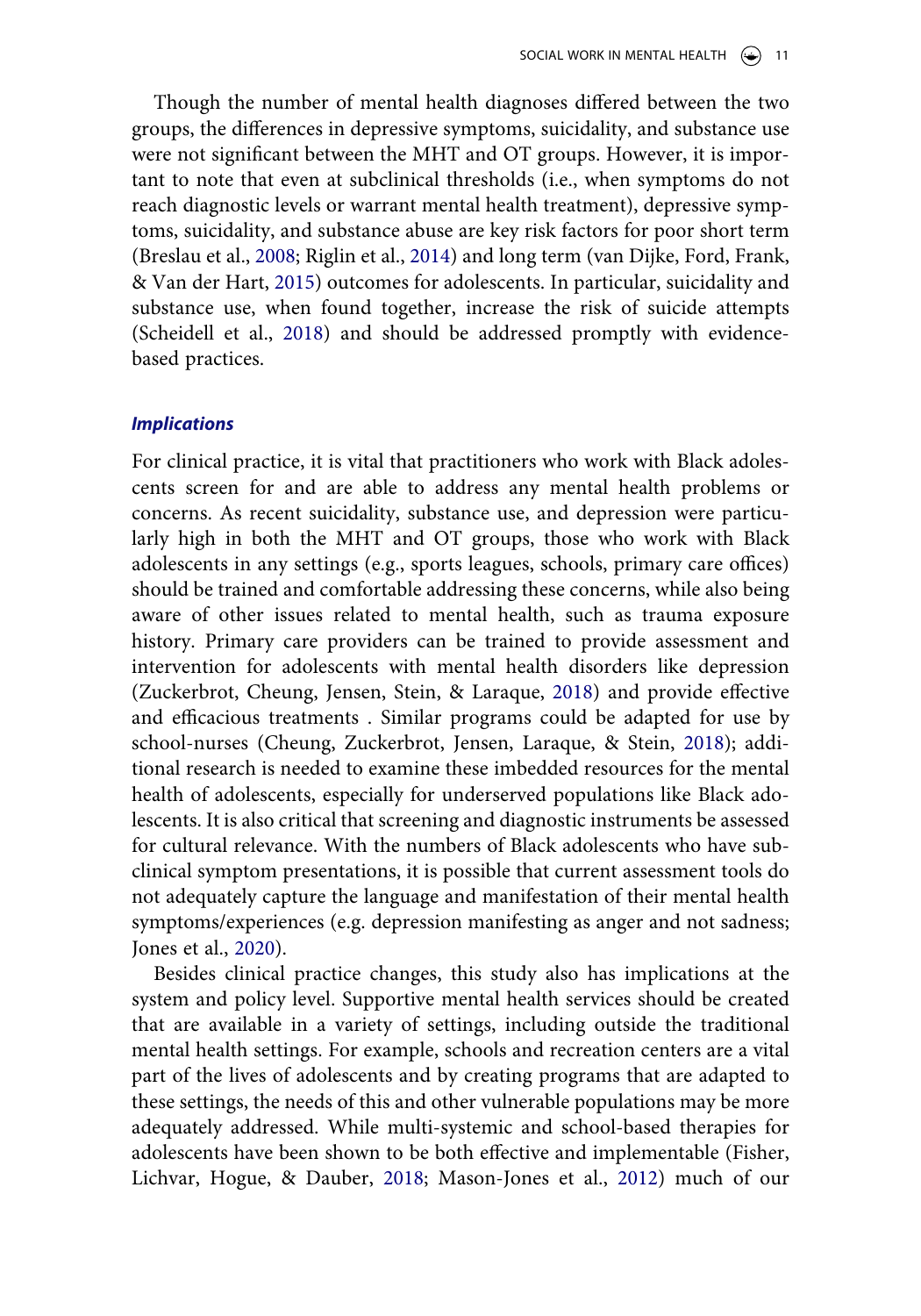12  $\left(\frac{1}{2}\right)$  I. OPARA ET AL.

mental health services rely on traditional, office-based outpatient treatment. Furthermore, in order to reduce barriers to seeking and accessing mental health treatment such as mental health stigma, culturally relevant and culturally informed mental health treatments should be available to Black adolescents in these settings that acknowledge the multifaceted types of stressors that they could be facing. When additional or expanded mental health systems are available, Black adolescents and their families should be made fully aware of mental health treatment resources through a variety of avenues such as school notices and public advertising. Given the association between adolescent mental health disorders, risk behaviors, and outcomes that last into adulthood, prompt intervention and additional inquiry are warranted to determine the extent of problems and how mental health practice and policy can better reach the need of Black adolescents. Those working with Black adolescents must also be mindful not to pathologize their lived experience and presume that they are weak, helpless or inherently flawed in other ways. Historical injustices (e.g., structural racism) have made it such that some Black adolescents are hindered from achieving their full health potential at no fault of their own. People who engage this demographic to promote mental wellness can do so in ways where they are treated as equal partners in the care paradigm, consulted for their expertise about their daily lives and viewed with dignity and respect.

<span id="page-12-1"></span><span id="page-12-0"></span>The World Health Organization (WHO) defines mental health as, "a state of wellness in which every individual realizes his or her own potential, can cope with the normal stresses of life, can work productively and fruitfully, and is able to make a contribution to society" (World Health Organization [WHO] n. d.). The promotion of mental wellness may be beneficial for Black adolescents. Mental wellness includes understanding what it means to flourish within environments that may contribute to traumatic experiences and working with adolescents to overcome adverse experiences (Brown, King, & Wissow, [2017](#page-14-10); Preskitt, Menear, Goldfarb, & Menachemi, [2015\)](#page-16-14). As psychological and mental health research often focuses on identifying risk factors and problem trajectories, more effort is needed to support the development of positive psychosocial programming and interventions that address mental wellness specifically for adolescents who do not qualify for a mental illness diagnosis, yet experience challenges with their mental health.

# *Limitations*

Though this study contributes significantly to the literature on mental health among Black adolescents, there are limitations that should be acknowledged. First, the aims of this secondary analysis were different from the intent of the larger study. Resultantly, it is possible that the sample, who consented to a sexual health research study and not a mental health study, may have experienced different psychological risks and disorders than those who would not consent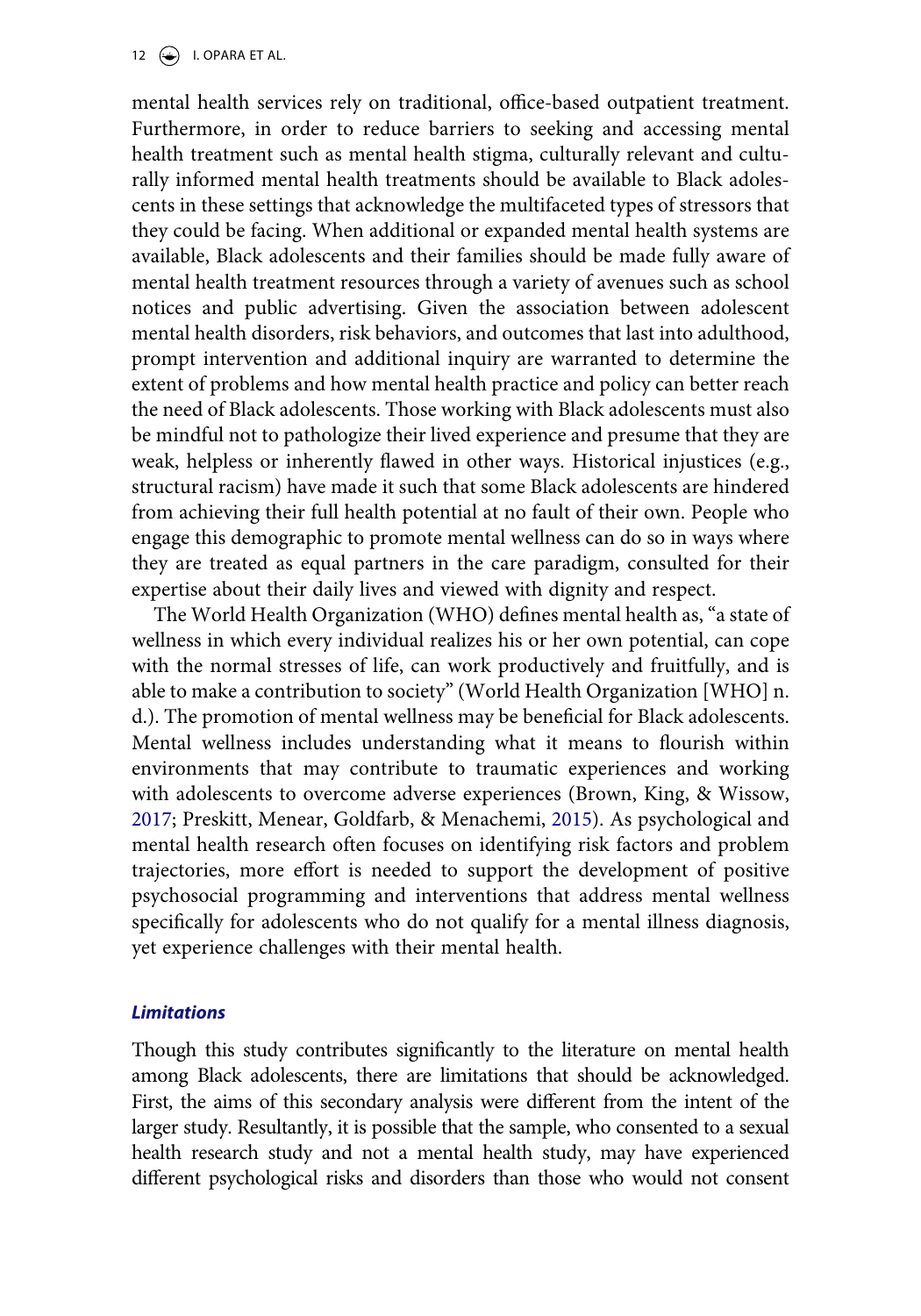<span id="page-13-0"></span>to such a study. Second, some have argued that psychiatric structured clinical interviews and screening assessments are not always normed to various cultural contexts, especially minority cultures, which can lead to under or over reporting of diagnoses (Brawner & Waite, [2009](#page-14-11)). Thus, the conditions participants met or did not meet criteria for may not accurately reflect their actual mental health. Third, the study did not specifically address the role of environmental poverty and its effect on the mental health of the participants. While there is documented literature that accounts for exposure to environmental stressors such as neighborhood violence, high rates of poverty, and community trauma (Opara et al., [2020a](#page-16-7)), we did not take into account the role of environment on the sample. We encourage future researchers to utilize geographic spatial analysis techniques to contextualize the findings in relation to the environment. Lastly, the small sample size may limit generalizability. However, the study findings do advance the science on mental health among Black adolescents in both treatment and out of treatment groups, as well as advocate for additional screening, prevention, and treatment options to improve mental health and wellbeing for Black youth.

# **Conclusion**

There was a significant mental health burden for Black adolescents in the sample, both those receiving treatment and those without treatment. Our findings indicate that our current mental health treatment net may not be broad enough to reach all youth in need of services, and that we need more strategic ways to: 1) engage vulnerable adolescents and their families in existing care models, 2) expand the capacity of providers to recognize, screen, and refer or treat adolescent mental health disorders and 3) transform the care system/paradigm to provide mental health support outside of traditional mental health centers. Creative partnerships between behavioral health providers and recreation centers, schools, and community-based organizations must be built and maintained to adequately address adolescents' needs.

# **Disclosure statement**

The authors report no conflicts of interest related to this study. The study sponsors had no role in the study design, collection, analysis, or interpretation of the data, nor the writing of the report or decisions related to submission of the manuscript.

# **Funding**

This research was funded by the Centers for Disease Control and Prevention (Minority AIDS Research Initiative) grant # U01PS003304 awarded to Dr. Brawner. Dr. Weissinger received support from the Hillman Scholars Program in Nursing Innovation, the Jonas Nurse Leader Program and a Predoctoral Fellowship through the T-32 on Vulnerable Women, Children and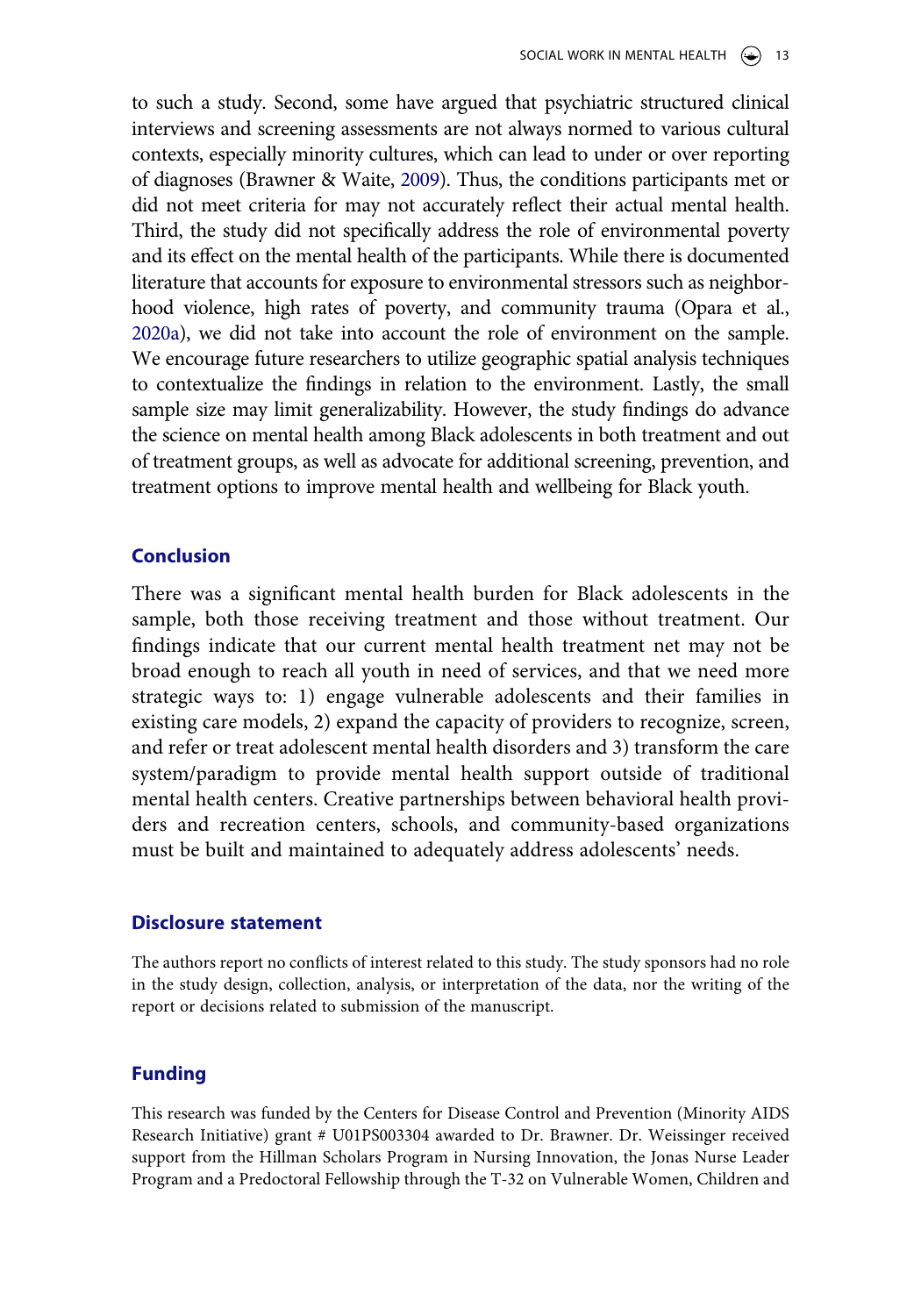14  $\left(\bigstar\right)$  I. OPARA ET AL.

Families (NR007100). Dr. Opara is supported with funding from the National Institutes of Health, Office of the Director (1DP5OD029636). Dr. Opara, Dr. Lanier, Dr. Carter, and Dr. Brawner received partial funding support from a National Institute of Mental Health education grant (R25-MH087217).

# **ORCID**

David T. Lardier Jr. PhD D http://orcid.org/0000-0002-7236-2049 Bridgette M. Brawner PhD MDiv APRN D http://orcid.org/0000-0003-2707-3210

# **References**

- <span id="page-14-5"></span>Aneshensel, C. S. ([2012\)](#page-5-0). *Theory-based data analysis for the social sciences*. Sage Publications: Los Angela, CA.
- <span id="page-14-1"></span>Ayalon, L., & Alvidrez, J. [\(2007\)](#page-2-0). The experience of Black consumers in the mental health system—identifying barriers to and facilitators of mental health treatment using consumers perspective. *Issues in Mental Health Nursing*, *28*(12), 1323–1340. doi:[10.1080/](https://doi.org/10.1080/01612840701651454)  [01612840701651454](https://doi.org/10.1080/01612840701651454)
- <span id="page-14-7"></span>Bailey, R. K., Mokonogho, J., & Kumar, A. [\(2019](#page-10-0)). Racial and ethnic differences in depression: Current perspectives. *Neuropsychiatric Disease and Treatment*, *15*, 603–609. doi:[10.2147/](https://doi.org/10.2147/NDT.S128584) [NDT.S128584](https://doi.org/10.2147/NDT.S128584)
- <span id="page-14-6"></span>Brave Heart, M. Y. H., Chase, J., Elkins, J., & Altschul, D. B. ([2011](#page-9-0)). Historical trauma among indigenous peoples of the Americas: Concepts, research, and clinical considerations. *Journal of Psychoactive Drugs*, *43*(4), 282–290. doi:[10.1080/02791072.2011.628913](https://doi.org/10.1080/02791072.2011.628913)
- <span id="page-14-11"></span>Brawner, B., & Waite, R. L. [\(2009\)](#page-13-0). Exploring patient and provider level variables that may impact depression outcomes among African American adolescents. *Journal of Child and Adolescent Psychiatric Nursing*, *22*, 69–76. doi:[10.1111/j.1744-6171.2009.00175.x](https://doi.org/10.1111/j.1744-6171.2009.00175.x)
- <span id="page-14-2"></span>Brawner, B. M., Fannin, E. F., Reason, J. L., & Weissinger, G. [\(2016\)](#page-3-0). Addressing unmet sexual health needs among Black adolescents with mental illnesses. *Journal of Black Sexuality and Relationships*, *3*(3), 75–88. doi:[10.1353/bsr.2016.0007](https://doi.org/10.1353/bsr.2016.0007)
- <span id="page-14-3"></span>Brawner, B. M., & Sutton, M. Y. [\(2018\)](#page-4-0). Sexual health research among youth representing minority populations: To waive or not to waive parental consent. *Ethics & Behavior*, *28*(7), 544–559. doi:[10.1080/10508422.2017.1365303](https://doi.org/10.1080/10508422.2017.1365303)
- <span id="page-14-0"></span>Breslau, J., Lane, M., Sampson, N., & Kessler, R. C. ([2008](#page-2-1)). Mental disorders and subsequent educational attainment in a US national sample. *Journal of Psychiatric Research*, *42*(9), 708–716. doi:[10.1016/j.jpsychires.2008.01.016](https://doi.org/10.1016/j.jpsychires.2008.01.016)
- <span id="page-14-10"></span>Brown, J. D., King, M. A., & Wissow, L. S. ([2017\)](#page-12-0). The central role of relationships with trauma-informed integrated care for children and youth. *Academic Pediatrics*, *17*(7), S94– S101. doi:[10.1016/j.acap.2017.01.013](https://doi.org/10.1016/j.acap.2017.01.013)
- <span id="page-14-4"></span>Bursac, Z., Gauss, C. H., Williams, D. K., & Hosmer, D. W. [\(2008\)](#page-5-1). Source code for biology and medicine. *Source Code for Biology and Medicine*, *3*, 17. doi:[10.1186/1751-0473-3-17](https://doi.org/10.1186/1751-0473-3-17)
- <span id="page-14-9"></span>Cheung, A. H., Zuckerbrot, R. A., Jensen, P. S., Laraque, D., & Stein, R. E.; Glad-PC Steering Group. ([2018\)](#page-11-0). Guidelines for adolescent depression in primary care (GLAD-PC): Part II. Treatment and ongoing management. *Pediatrics*, *141*, 3. doi:[10.1542/peds.2017-4082](https://doi.org/10.1542/peds.2017-4082)
- <span id="page-14-8"></span>Clark, T. T. ([2014\)](#page-10-1). Perceived discrimination, depressive symptoms, and substance use in young adulthood. *Addictive Behaviors*, *39*(6), 1021–1025. doi:[10.1016/j.](https://doi.org/10.1016/j.addbeh.2014.01.013) [addbeh.2014.01.013](https://doi.org/10.1016/j.addbeh.2014.01.013)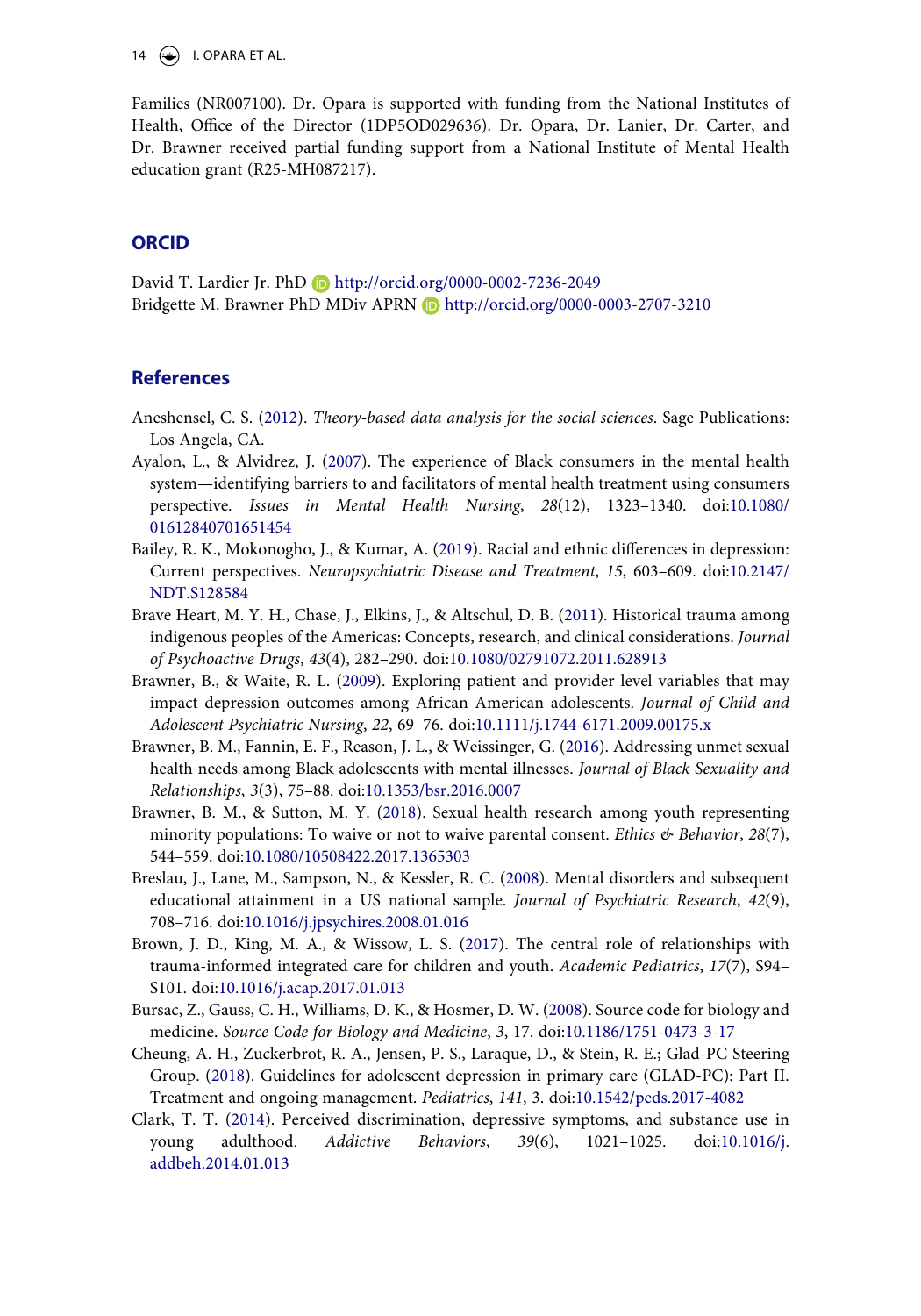- Cooper, J. 2001. *Diagnostic and statistical manual of mental disorders*. 4th text revision) (DSM– IV–TR) Washington, DC: American Psychiatric Association. 2000. 943 pp. £ 39.99 (hb). ISBN 0 89042 025 4. *The British Journal of Psychiatry, 179*(1), 85-85.
- <span id="page-15-2"></span>Copeland, W. E., Miller-Johnson, S., Keeler, G., Angold, A., & Costello, E. J. [\(2007](#page-2-2)). Childhood psychiatric disorders and young adult crime: A prospective, population-based study. *American Journal of Psychiatry*, *164*(11), 1668–1675. doi:[10.1176/appi.ajp.2007.06122026](https://doi.org/10.1176/appi.ajp.2007.06122026)
- <span id="page-15-6"></span>Cummings, J. R., & Druss, B. G. [\(2011](#page-2-3)). Racial/ethnic differences in mental health service use among adolescents with major depression. *Journal of the American Academy of Child and Adolescent Psychiatry*, *50*(2), 160–170. doi:[10.1016/j.jaac.2010.11.004](https://doi.org/10.1016/j.jaac.2010.11.004)
- <span id="page-15-9"></span>Donovan, R. A., Huynh, Q. L., Park, I. J., Kim, S. Y., Lee, R. M., & Robertson, E. [\(2013\)](#page-9-0). Relationships among identity, perceived discrimination, and depressive symptoms in eight ethnic-generational groups. *Journal of Clinical Psychology*, *69*(4), 397–414. doi:[10.1002/](https://doi.org/10.1002/jclp.21936)  [jclp.21936](https://doi.org/10.1002/jclp.21936)
- <span id="page-15-11"></span>Dunn, E. C., Nishimi, K., Powers, A., & Bradley, B. ([2017\)](#page-10-2). Is developmental timing of trauma exposure associated with depressive and post-traumatic stress disorder symptoms in adulthood? *Journal of Psychiatric Research*, *84*, 119–127. doi:[10.1016/j.](https://doi.org/10.1016/j.jpsychires.2016.09.004)  [jpsychires.2016.09.004](https://doi.org/10.1016/j.jpsychires.2016.09.004)
- <span id="page-15-12"></span>Fisher, J. H., Lichvar, E., Hogue, A., & Dauber, S. ([2018](#page-11-1)). Perceived need for treatment and engagement in mental health services among community-referred racial/ethnic minority adolescents. *Administration and Policy in Mental Health and Mental Health Services Research*, *45*(5), 751–764. doi:[10.1007/s10488-018-0863-0](https://doi.org/10.1007/s10488-018-0863-0)
- <span id="page-15-5"></span>Gaylord-Harden, N. K., Dickson, D., & Pierre, C. ([2016\)](#page-2-4). Profiles of community violence exposure among African American youth: An examination of desensitization to violence using latent class analysis. *Journal of Interpersonal Violence*, *31*(11), 2077–2101. doi:[10.1177/](https://doi.org/10.1177/0886260515572474) [0886260515572474](https://doi.org/10.1177/0886260515572474)
- <span id="page-15-10"></span>Hanna, M. D., Boyce, E. R., & Yang, J. [\(2017\)](#page-9-1). The impact of historical trauma and mistrust on the recruitment of resource families of color. *Adoption Quarterly*, *20*(1), 65–82. doi:[10.1080/](https://doi.org/10.1080/10926755.2016.1149536) [10926755.2016.1149536](https://doi.org/10.1080/10926755.2016.1149536)
- <span id="page-15-8"></span>Jones, S. C. T., Anderson, R. E., & Metzger, I. W. ([2020\)](#page-3-1). "Standing in the gap": The continued importance of culturally competent therapeutic interventions for Black youth. *Evidence-Based Practice in Child and Adolescent Mental Health*, *5*(3), 327–339. doi:[10.1080/](https://doi.org/10.1080/23794925.2020.1796546)  [23794925.2020.1796546](https://doi.org/10.1080/23794925.2020.1796546)
- <span id="page-15-3"></span>Kutcher, S., & McDougall, A. [\(2009\)](#page-2-5). Problems with access to adolescent mental health care can lead to dealings with the criminal justice system. *Paediatrics & Child Health*, *14*(1), 15–18. doi:[10.1093/pch/14.1.15](https://doi.org/10.1093/pch/14.1.15)
- <span id="page-15-0"></span>Liang, J., Matheson, B. E., & Douglas, J. M. [\(2016\)](#page-1-4). Mental health diagnostic considerations in racial/ethnic minority youth. *Journal of Child and Family Studies*, *25*(6), 1926–1940. doi:[10.1007/s10826-015-0351-z](https://doi.org/10.1007/s10826-015-0351-z)
- <span id="page-15-1"></span>Lindsey, M. A., Chambers, K., Pohle, C., Beall, P., & Lucksted, A. ([2013\)](#page-2-6). Understanding the behavioral determinants of mental health service use by urban, under-resourced Black youth: Adolescent and caregiver perspectives. *Journal of Child and Family Studies*, *22*(1), 107–121. doi:[10.1007/s10826-012-9668-z](https://doi.org/10.1007/s10826-012-9668-z)
- <span id="page-15-13"></span>Mason-Jones, A. J., Crisp, C., Momberg, M., Koech, J., De Koker, P., & Mathews, C. [\(2012\)](#page-11-1). A systematic review of the role of school-based healthcare in adolescent sexual, reproductive, and mental health. *Systematic Reviews*, *1*(1), 49.
- <span id="page-15-7"></span>Maura, J., & de Mamani, A. W. ([2017\)](#page-2-7). Mental health disparities, treatment engagement, and attrition among racial/ethnic minorities with severe mental illness: A review. *Journal of Clinical Psychology in Medical Settings*, *24*(3–4), 187–210. doi:[10.1007/s10880-017-9510-2](https://doi.org/10.1007/s10880-017-9510-2)
- <span id="page-15-4"></span>McKenzie, M., Olsson, C. A., Jorm, A. F., Romaniuk, H., & Patton, G. C. ([2010](#page-2-8)). Association of adolescent symptoms of depression and anxiety with daily smoking and nicotine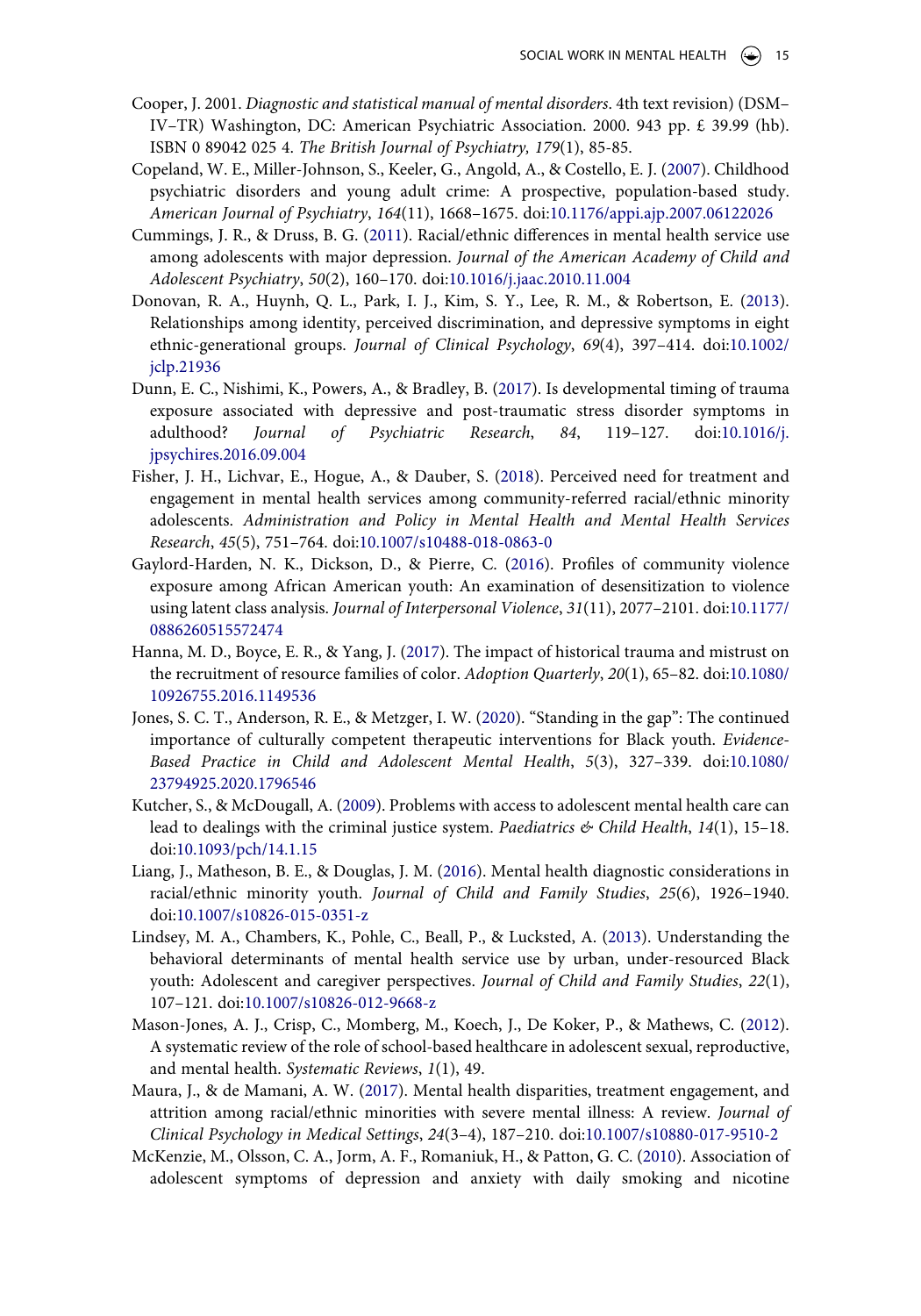16  $\left(\bigcirc \right)$  I. OPARA ET AL.

dependence in young adulthood: Findings from a 10-year longitudinal study. *Addiction*, *105*  (9), 1652–1659. doi:[10.1111/j.1360-0443.2010.03002.x](https://doi.org/10.1111/j.1360-0443.2010.03002.x)

- <span id="page-16-1"></span>Merikangas, K. R., He, J. P., Brody, D., Fisher, P. W., Bourdon, K., & Koretz, D. S. [\(2010\)](#page-1-5). Prevalence and treatment of mental disorders among US children in the 2001–2004 NHANES. *Pediatrics*, *125*(1), 75–81. doi:10.1542/peds.2008-2598
- <span id="page-16-8"></span>Merikangas, K. R., He, J. P., Burstein, M., Swendsen, J., Avenevoli, S., Case, B., . . . Olfson, M. [\(2011\)](#page-2-9). Service utilization for lifetime mental disorders in US adolescents: Results of the National comorbidity survey–adolescent supplement (NCS-A). *Journal of the American Academy of Child and Adolescent Psychiatry*, *50*(1), 32–45. doi:[10.1016/j.jaac.2010.10.006](https://doi.org/10.1016/j.jaac.2010.10.006)
- <span id="page-16-0"></span>National Institute on Mental Health ([2020\)](#page-1-6). Mental illness. Retrieved from: [https://www.nimh.](https://www.nimh.nih.gov/health/statistics/mental-illness.shtml#part_155771) [nih.gov/health/statistics/mental-illness.shtml#part\\_155771](https://www.nimh.nih.gov/health/statistics/mental-illness.shtml#part_155771)
- <span id="page-16-12"></span>Opara, I., Assan, M. A., Pierre, K., Gunn III, J. F., Metzger, I., Hamilton, J., & Arugu, E. [\(2020c\)](#page-10-3). Suicide among Black children: An integrated model of the interpersonal-psychological theory of suicide and intersectionality theory for researchers and clinicians. *Journal of Black Studies*, *51*(6), 611–631. doi:[10.1177/0021934720935641](https://doi.org/10.1177/0021934720935641)
- <span id="page-16-7"></span>Opara, I., Lardier, D. T., Metzger, I., Herrera, A., Franklin, L., Garcia-Reid, P., & Reid, R. J. [\(2020a\)](#page-2-4). "Bullets have no names": A qualitative exploration of community trauma among Black and Latinx youth. *Journal of Child and Family Studies*, *29*(8), 2117–2129. doi:[10.1007/](https://doi.org/10.1007/s10826-020-01764-8) [s10826-020-01764-8](https://doi.org/10.1007/s10826-020-01764-8)
- <span id="page-16-10"></span>Opara, I., Lardier, J. D., Garcia-Reid, T., & Reid, R. J. ([2020b\)](#page-3-1). Measuring intrapersonal psychological empowerment and ethnic identity: Highlighting strengths of urban Black girls. *Youth & Society*. doi:0044118X20970226.
- <span id="page-16-11"></span>Oser, R., Karakos, H. L., & Hennessy, E. A. ([2016\)](#page-10-4). Disparities in youth access to substance abuse treatment and recovery services: How one recovery school initiative is helping students "change tracks". *Journal of Groups in Addiction & Recovery*, *11*(4), 267–281. doi:[10.1080/1556035X.2016.1211056](https://doi.org/10.1080/1556035X.2016.1211056)
- <span id="page-16-6"></span>Pardini, D., White, H. R., & Stouthamer-Loeber, M. [\(2007\)](#page-2-10). Early adolescent psychopathology as a predictor of alcohol use disorders by young adulthood. *Drug and Alcohol Dependence*, *88*, S38–S49. doi:[10.1016/j.drugalcdep.2006.12.014](https://doi.org/10.1016/j.drugalcdep.2006.12.014)
- <span id="page-16-14"></span>Preskitt, J. K., Menear, K. S., Goldfarb, S. S., & Menachemi, N. [\(2015\)](#page-12-1). Wellness among US adolescents ages 12–17 years. *Child: Care, Health and Development*, *41*(6), 1207–1215. doi:[10.1111/cch.12248](https://doi.org/10.1111/cch.12248)
- <span id="page-16-4"></span>Riglin, L., Petrides, K. V., Frederickson, N., & Rice, F. ([2014](#page-2-11)). The relationship between emotional problems and subsequent school attainment: A meta-analysis. *Journal of Adolescence*, *37*(4), 335–346. doi:[10.1016/j.adolescence.2014.02.010](https://doi.org/10.1016/j.adolescence.2014.02.010)
- <span id="page-16-9"></span>Rose, T., Joe, S., & Lindsey, M. [\(2011\)](#page-2-12). Perceived stigma and depression among black adolescents in outpatient treatment. *Children and Youth Services Review*, *33*(1), 161–166. doi:[10.1016/j.childyouth.2010.08.029](https://doi.org/10.1016/j.childyouth.2010.08.029)
- <span id="page-16-13"></span>Scheidell, J. D., Quinn, K., McGorray, S. P., Frueh, B. C., Beharie, N. N., Cottler, L. B., & Khan, M. R. [\(2018\)](#page-11-2). Childhood traumatic experiences and the association with marijuana and cocaine use in adolescence through adulthood. *Addiction*, *113*(1), 44–56. doi:[10.1111/](https://doi.org/10.1111/add.13921) [add.13921](https://doi.org/10.1111/add.13921)
- <span id="page-16-2"></span>Schilling, E. A., Aseltine, R. H., & Gore, S. [\(2007](#page-2-13)). Adverse childhood experiences and mental health in young adults: A longitudinal survey. *BMC Public Health*, *7*(1), 30. doi:[10.1186/](https://doi.org/10.1186/1471-2458-7-30) [1471-2458-7-30](https://doi.org/10.1186/1471-2458-7-30)
- <span id="page-16-3"></span>Seaton, E. K., Upton, R., Gilbert, A., & Volpe, V. [\(2014](#page-2-5)). A moderated mediation model: Racial discrimination, coping strategies, and racial identity among Black adolescents. *Child Development*, *85*(3), 882–890. doi:[10.1111/cdev.12122](https://doi.org/10.1111/cdev.12122)
- <span id="page-16-5"></span>Shain, B. N. [\(2019\)](#page-2-11). Increases in rates of suicide and suicide attempts among black adolescents. *Pediatrics*, *144*, 5. doi:[10.1542/peds.2019-1912](https://doi.org/10.1542/peds.2019-1912)